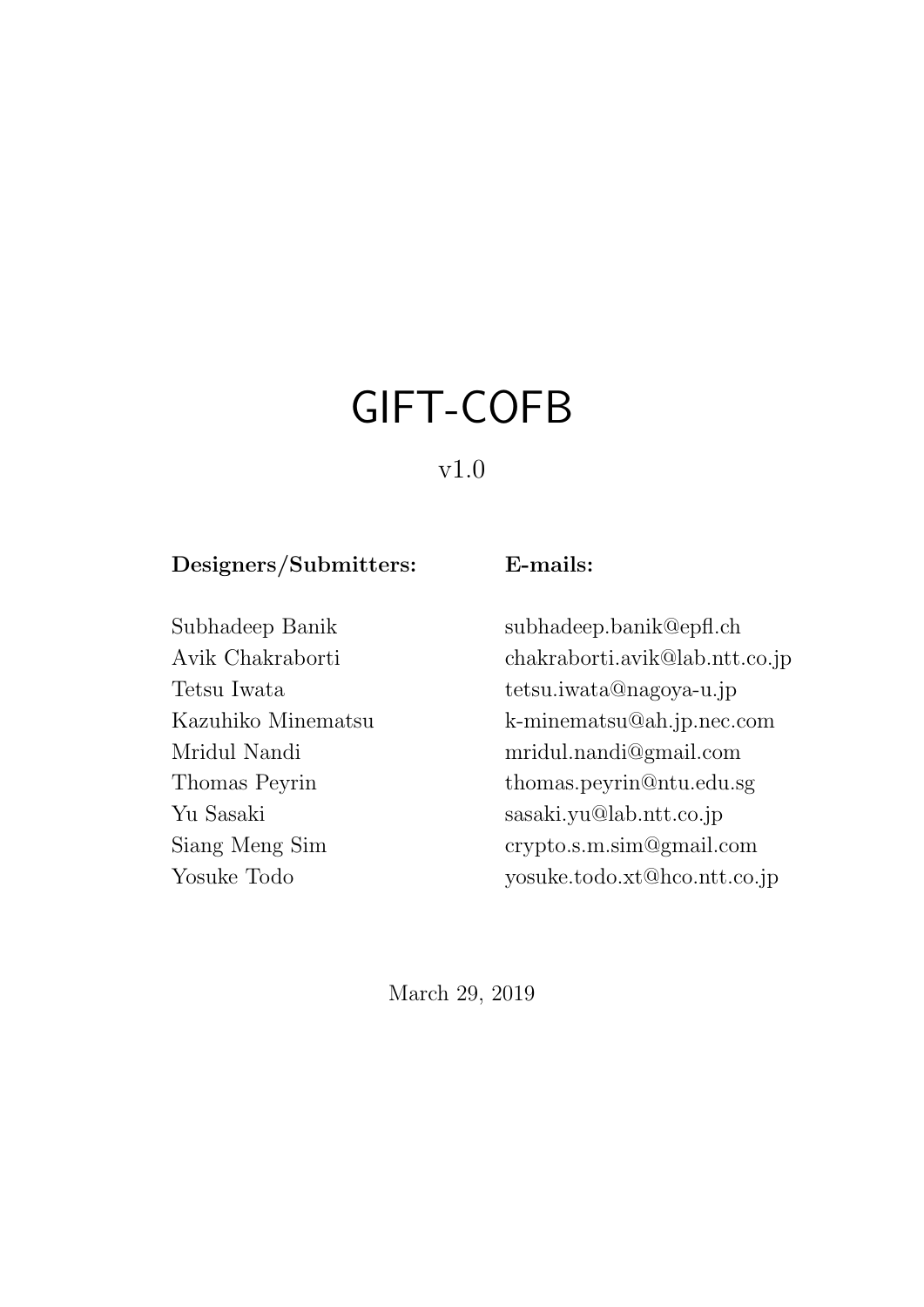# Introduction

Authenticated encryption (AE) is a symmetric-key cryptographic primitive for providing both confidentiality and authenticity. Due to the recent rise in communication networks operated on small devices, the era of the so-called Internet of Things, AE is expected to play a key role in securing these networks.

This document describes GIFT-COFB authenticated, which instantiates the COFB (COmbined FeedBack) block cipher based AEAD mode with the GIFT block cipher. COFB primarily focuses on the hardware implementation size. Here, we consider the overhead in size, thus the state memory size beyond the underlying block cipher itself (including the key schedule) is the criteria we want to minimize, which is particularly relevant for hardware implementation.

An initial version of COFB was presented in [[5](#page-0-0)] and this latest version of COFB is a minor modification over the original COFB mode.

This version supports all the desirable properties mentioned in the NIST lightweight cryptography portfolio [[9](#page-0-0)], and it is efficient for lightweight implementations as well.

There are many approaches of designing a secure and lightweight block cipher based AEAD. We focus on using a lightweight, well analyzed block cipher and minimizing the total encryption/decryption state size. We deploy a hardware optimized block cipher GIFT-128 [[2](#page-0-0)]. In addition to that, we use combined feedback over the block cipher output and the data blocks along with a tweak dependent secret masking (as used in XEX  $[11]$  $[11]$  $[11]$ ). This combination helps us to minimize the amount of masking by a factor of 2 from  $[11]$  $[11]$  $[11]$ .

The COFB mode achieves several interesting features. It achieves a high value for rate which is 1 (i.e, needs only one block cipher call for one input block). The mode is inverse-free, i.e., it does not need a block cipher inverse during decryption. In addition to these features, this mode has a quite small state size, namely  $1.5n+k$  bits, in case the underlying block cipher has an *n*-bit block and k-bit keys.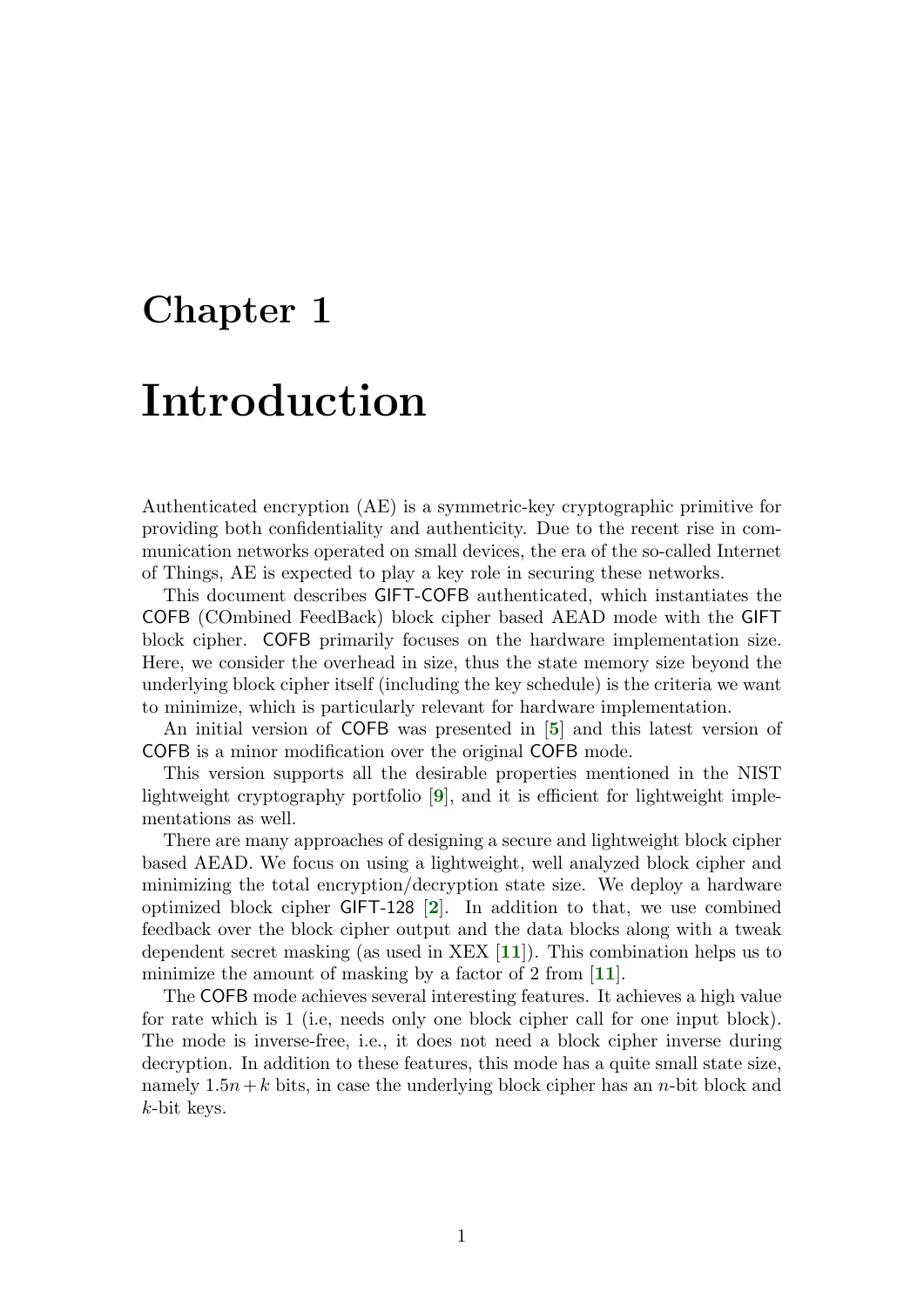# Specification

### 2.1 Notation

- For any  $X \in \{0,1\}^*$ , where  $\{0,1\}^*$  is the set of all finite bit strings (including the empty string  $\epsilon$ ), we denote the number of bits of X by |X|. Note that  $|\epsilon| = 0$ .
- For a string X and an integer  $t \leq |X|$ , Trunc<sub>t</sub>(X) is the first t bits of X.
- Throughout this document, *n* represents the block size in bits of the underlying block cipher  $E_K$ . Typically, we consider  $n = 128$  and GIFT-128 is the underlying block cipher, where  $K$  is the 128-bit GIFT-128 key.
- For two bit strings X and Y,  $X||Y$  denotes the concatenation of X and  $Y$ .
- A bit string X is called a *complete* (or *incomplete*) block if  $|X| = n$  (or  $|X| < n$  respectively). We write the set of all complete (or incomplete) blocks as  $\mathcal{B}$  (or  $\mathcal{B}^{\leq}$  respectively). Note that,  $\epsilon$  is considered as an incomplete block and  $\epsilon \in \mathcal{B}^{\leq}$ .
- Given non-empty  $Z \in \{0,1\}^*$ , we define the parsing of Z into *n*-bit blocks as

$$
(Z[1], Z[2], \ldots, Z[z]) \xleftarrow{\cdot n} Z,
$$

where  $z = \lfloor |Z|/n \rfloor$ ,  $|Z[i]| = n$  for all  $i < z$  and  $1 \leq |Z[z]| \leq n$  such that  $Z = (Z[1] \| Z[2] \| \cdots \| Z[z])$ . If  $Z = \epsilon$ , we let  $z = 1$  and  $Z[1] = \epsilon$ . We write  $||Z|| = z$  (number of blocks present in Z).

- Given any sequence  $Z = (Z[1], \ldots, Z[s])$  and  $1 \le a \le b \le s$ , we represent the sub sequence  $(Z[a], \ldots, Z[b])$  by  $Z[a..b]$ .
- For integers  $a \leq b$ , we write [a..b] for the set  $\{a, a+1, \ldots, b\}$ .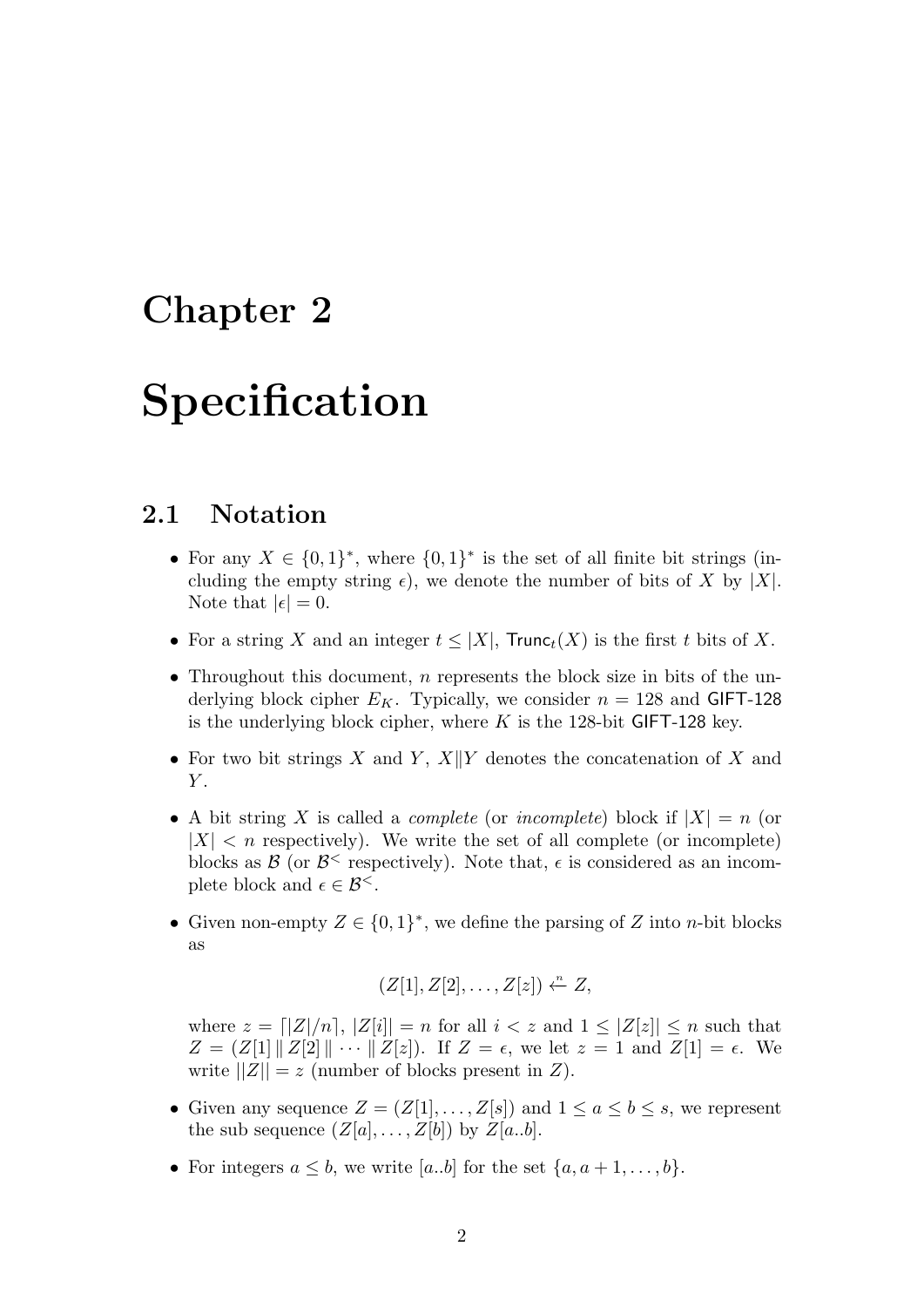### 2.1.1 Underlying Finite Field  $\mathbb{F}_{2^n}$

Let  $\mathbb{F}_{2^s}$  denote the binary Galois field of size  $2^s$ , for a positive integer s. Field addition and multiplication between  $a, b \in \mathbb{F}_{2^s}$  are represented by  $a \oplus b$  (or  $a + b$ ) whenever understood) and  $a \cdot b$  respectively. Any field element  $a \in \mathbb{F}_{2^s}$  can be represented by any of the following equivalent ways for  $a_0, a_1, \ldots, a_{s-1} \in \{0, 1\}.$ 

- An s-bit string  $a_{s-1} \cdots a_0 \in \{0,1\}^s$ .
- A polynomial  $a(x) = a_0 + a_1x + \cdots + a_{s-1}x^{s-1}$  of degree at most  $(s-1)$ .

#### 2.1.2 Choice of Primitive Polynomials

In our construction, the primitive polynomial [[1](#page-0-0)] used to represent the field  $\mathbb{F}_{2^{64}}$ is

$$
p_{64}(x) = x^{64} + x^4 + x^3 + x + 1.
$$

We denote the primitive element  $0^{s-2}10 \in \mathbb{F}_{2^s}$  by  $\alpha_s$ , (here  $s = 64$ ). We use  $\alpha$  to mean  $\alpha_s$  for notational simplicity.

| 64-bit String | Polynomial   |
|---------------|--------------|
| $0^{62}10$    | $\alpha$     |
| $0^{62}11$    | $\alpha + 1$ |
| $0^{61}100$   |              |

Table 2.1: Various representations of some elements in  $\mathbb{F}_{2^{64}}$ 

Thus, the field multiplication  $a(x) \cdot b(x)$  is the polynomial  $r(x)$  of degree at most  $(s-1)$  such that  $a(x)b(x) \equiv r(x) \mod p_s(x)$ .

Multiplication by Primitive Element  $\alpha$ . We first see an example how we can multiply by  $\alpha_{64}$ . Multiplying an element  $b := b_{63}b_{62}\cdots b_0 \in \mathbb{F}_{2^{64}}$  by the primitive element  $\alpha_{64}$  of  $\mathbb{F}_{2^{64}}$  can be done very efficiently as follows:

$$
b \cdot \alpha_{64} = \begin{cases} b \ll 1, & \text{if } a_{63} = 0 \\ (b \ll 1) \oplus 0^{59} 11011, & \text{else,} \end{cases}
$$

where  $\ll r$  denotes left shift by r bits. Throughout this document, we use  $\alpha$  to denote  $\alpha_{64}$ . For,  $b \in \mathbb{F}_{2^{64}}$ , we use  $2 \cdot b$  (or  $2^m \cdot b$ ) and  $3 \cdot b$  (or  $3^m \cdot b$ ) to denote  $\alpha \cdot b$  (or  $\alpha^m \cdot b$ ) and  $(1 + \alpha) \cdot b$  (or  $(1 + \alpha)^m \cdot b$ ) respectively.

### 2.2 Recommended Parameter Choice

We propose a construction GIFT-COFB with the underlying block cipher as the only parameter. The block cipher can be chosen by the following recommendation.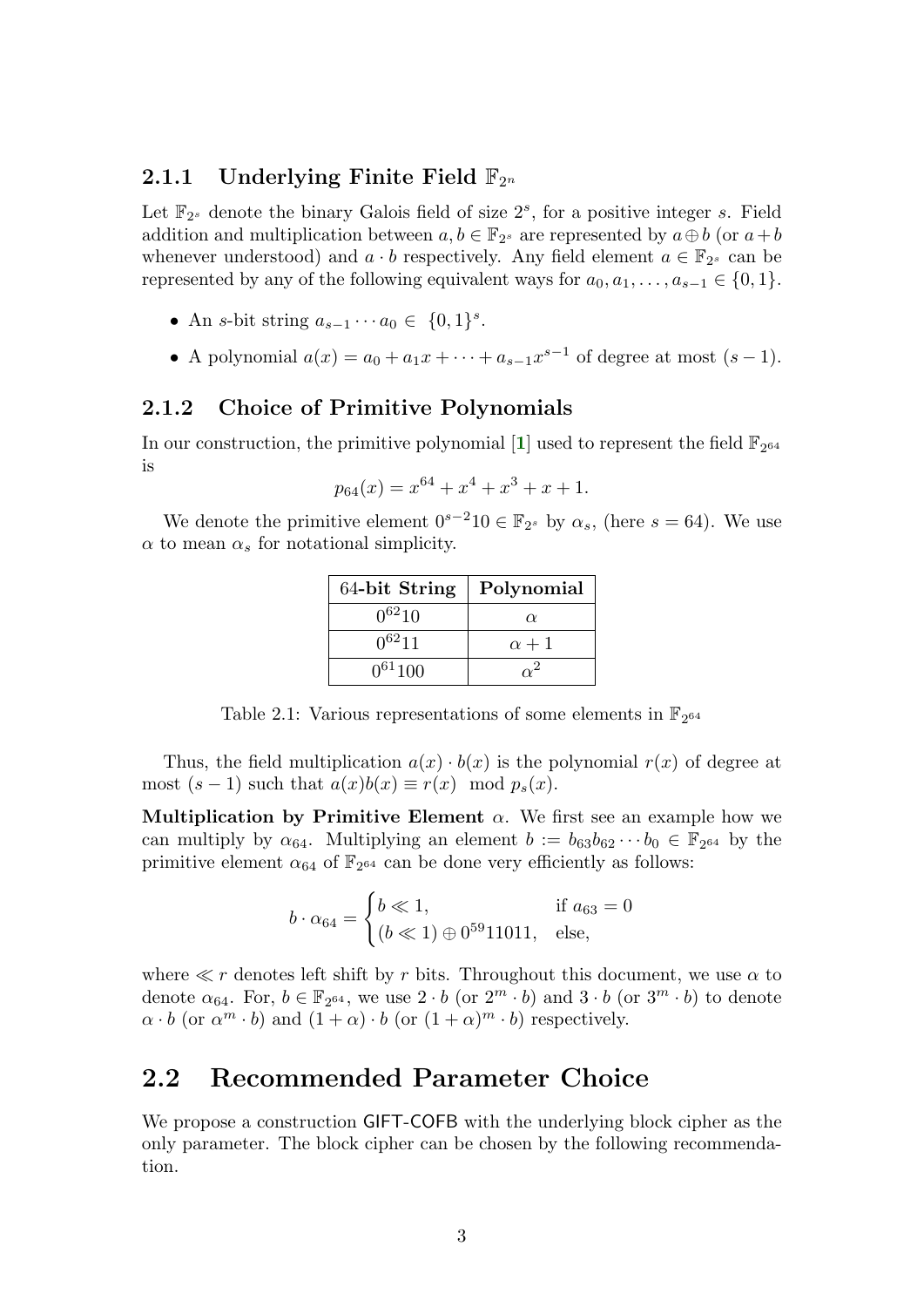- 1. n: Length of the block cipher state in bits. The recommended choice is  $n = 128.$
- 2.  $\tau$ : Length of the tag in bits. The recommended choice is  $\tau = 128$ .
- 3.  $E_K$ : The recommended choice of  $E_K$  is the block cipher GIFT-128.

### 2.3 Input and Output Data

To encrypt a message  $M$  with associated data  $A$  and nonce  $N$ , one needs to provide the information given below.

The encryption algorithm takes as input

- An encryption key  $K \in \{0,1\}^{128}$ .
- A nonce  $N \in \{0,1\}^{128}$ . This can include the counter to make the nonce non-repeating.
- Associated data and message  $A, M \in \{0,1\}^*$ .

It generates the following output data:

- Ciphertext  $C \in \{0,1\}^{|M|}$ .
- Tag  $T \in \{0, 1\}^{128}$

To decrypt (with verification) a ciphertext-tag pair  $(C, T)$  with associated data A and nonce N, one needs to provide the information given below.

- An encryption key  $K \in \{0,1\}^{128}$ .
- A nonce  $N \in \{0, 1\}^{128}$ .
- Associated data and ciphertext  $A, C \in \{0, 1\}^*$ .
- Tag  $T \in \{0,1\}^{128}$

It generates the following output data:

• Message  $M \in \{0,1\}^{|C|} \cup \{\perp\}$ , where  $\perp$  is a special symbol denoting rejection.

### 2.4 Mathematical Components

#### 2.4.1 Block cipher GIFT-128

GIFT-128 is an 128-bit Substitution-Permutation network (SPN) based block cipher with a key length of 128-bit. It is a 40-round iterative block cipher with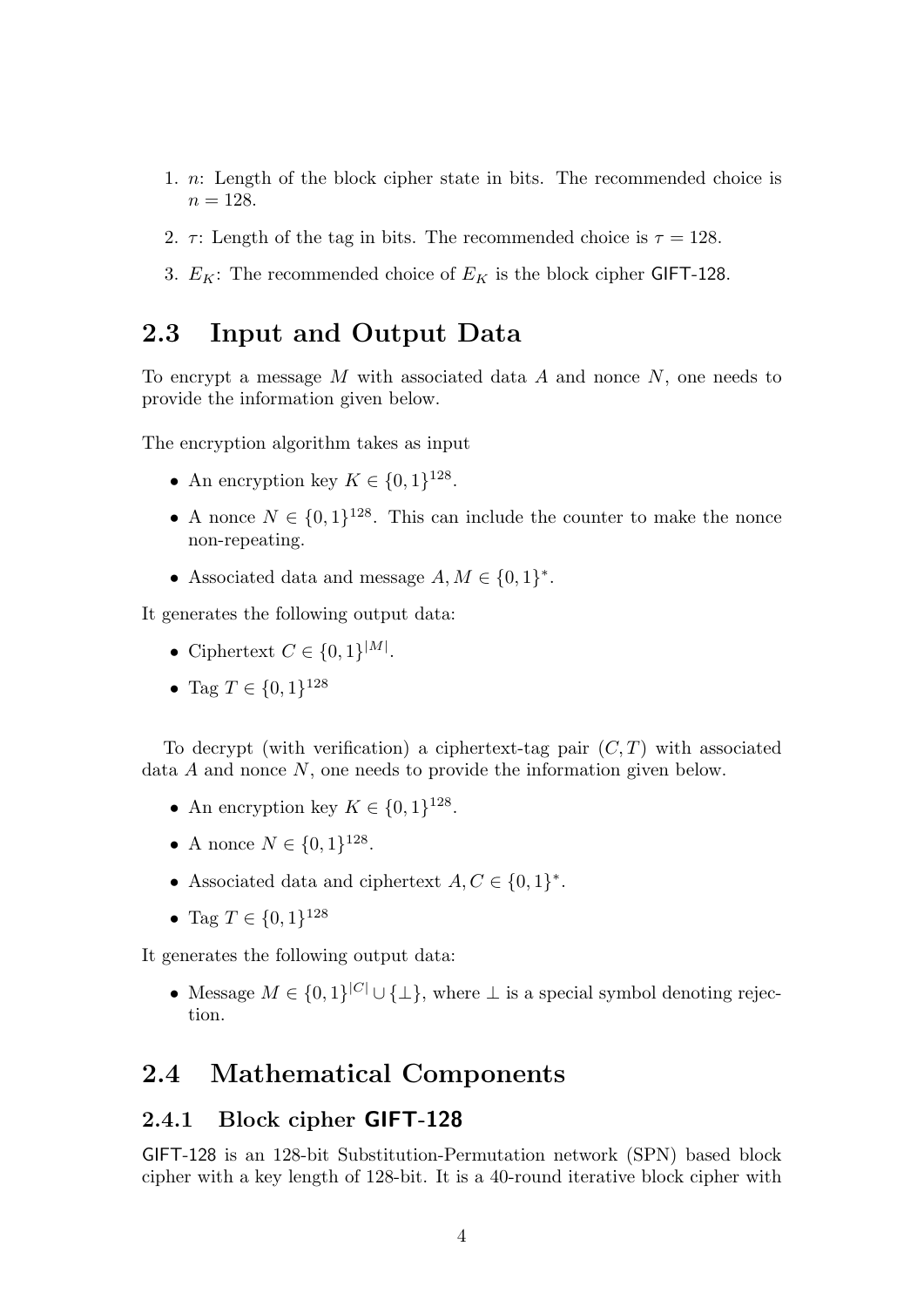identical round function. There are two versions of GIFT, namely GIFT-64 and GIFT-128. But since we are focusing only on GIFT-128 in this document, we use GIFT and GIFT-128 interchangeably. For the rest of this document, we take the full version of GIFT paper [[3](#page-0-0)] as reference.

There are different ways to perceive GIFT-128, the more pictorial description is detailed in Section 2 of [[3](#page-0-0)], which looks like a larger version of PRESENT cipher with 32 4-bit S-boxes and an 128-bit bit permutation (see Figure 2.1). In this document, we will be using bitslice description which is similar to Appendix A of [[3](#page-0-0)].

#### Round function

Each round of GIFT consists of 3 steps: SubCells, PermBits, and AddRoundKey.

Initialization. The 128-bit plaintext is loaded into the cipher state S which will be expressed as 4 32-bit segments. In the perspective of a 2-dimensional array, the bit ordering is from top-down, then right to left.

$$
S = \begin{bmatrix} S_0 \\ S_1 \\ S_2 \\ S_3 \end{bmatrix} \leftarrow \begin{bmatrix} b_{124} & \cdots & b_8 & b_4 & b_0 \\ b_{125} & \cdots & b_9 & b_5 & b_1 \\ b_{126} & \cdots & b_{10} & b_6 & b_2 \\ b_{127} & \cdots & b_{11} & b_7 & b_3 \end{bmatrix}.
$$

The 128-bit secret key is loaded into the key state KS partitioned into 8 16-bit words. In the perspective of a 2-dimensional array, the bit ordering is from right to left, then bottom-up.

$$
KS = \begin{bmatrix} W_0 & \parallel & W_1 \\ W_2 & \parallel & W_3 \\ W_4 & \parallel & W_5 \\ W_6 & \parallel & W_7 \end{bmatrix} \leftarrow \begin{bmatrix} b_{127} & \cdots & b_{112} & \parallel & b_{111} & \cdots & b_{98} & b_{97} & b_{96} \\ b_{95} & \cdots & b_{80} & \parallel & b_{79} & \cdots & b_{66} & b_{65} & b_{64} \\ b_{63} & \cdots & b_{48} & \parallel & b_{47} & \cdots & b_{34} & b_{33} & b_{32} \\ b_{31} & \cdots & b_{16} & \parallel & b_{15} & \cdots & b_{2} & b_{1} & b_{0} \end{bmatrix}
$$

Refer to Section 2.4.2 for details of the arriving data.

SubCells. Update the cipher state with the following instructions:

$$
S_1 \leftarrow S_1 \oplus (S_0 \& S_2)
$$
\n
$$
S_0 \leftarrow S_0 \oplus (S_1 \& S_3)
$$
\n
$$
S_2 \leftarrow S_2 \oplus (S_0 \mid S_1)
$$
\n
$$
S_3 \leftarrow S_3 \oplus S_2
$$
\n
$$
S_1 \leftarrow S_1 \oplus S_3
$$
\n
$$
S_3 \leftarrow \sim S_3
$$
\n
$$
S_2 \leftarrow S_2 \oplus (S_0 \& S_1)
$$
\n
$$
\{S_0, S_1, S_2, S_3\} \leftarrow \{S_3, S_1, S_2, S_0\},
$$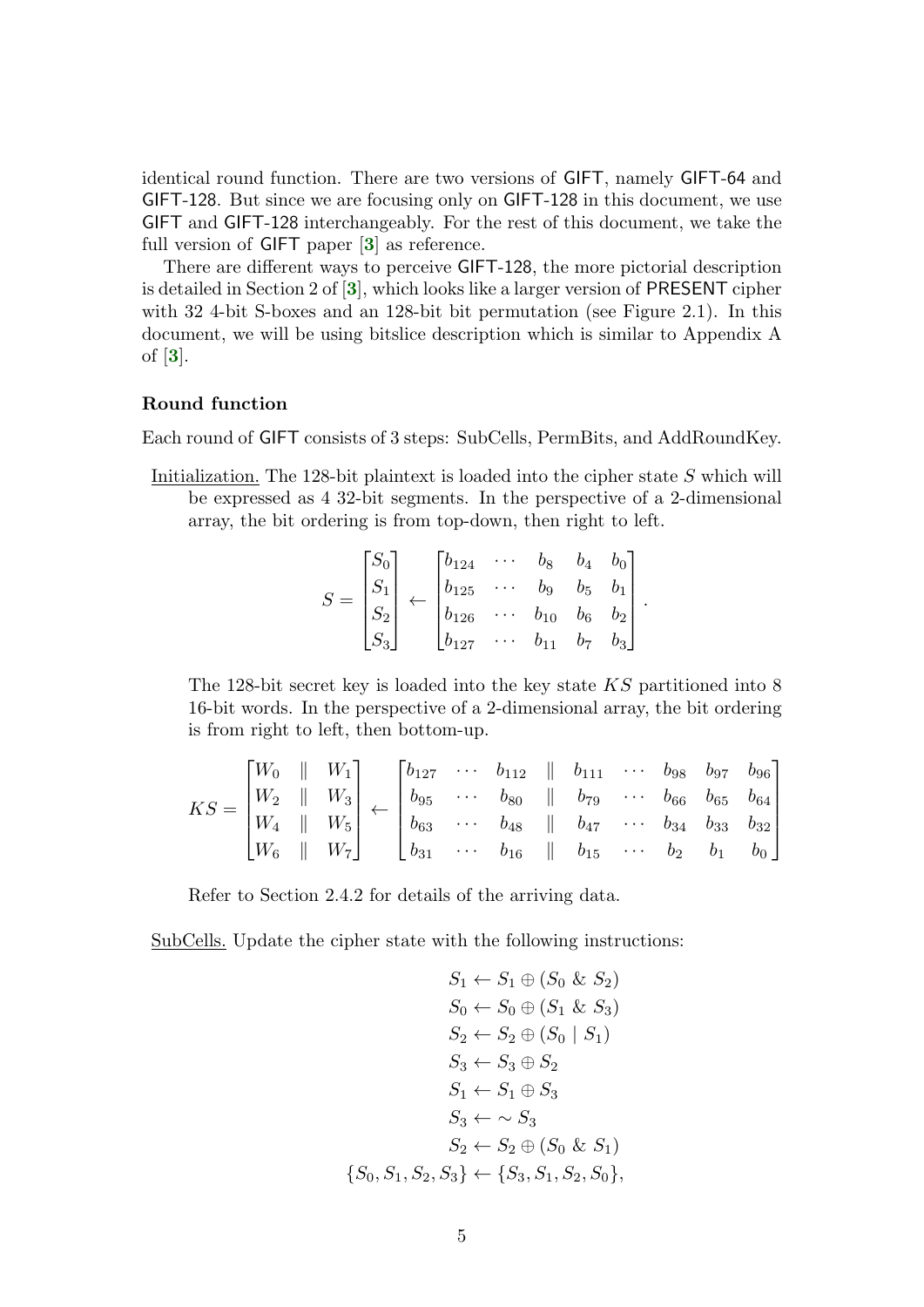where  $\&$ , | and  $\sim$  are AND, OR and NOT operation respectively.

<u>PermBits</u>. Different 32-bit bit permutations are applied to each  $S_i$  independently.

| Index | 31  | 30 | 29 | 28 | 27            | 26             | 25              | 24             | 23         | 22  | 21    | 20 | 19  | 18 | 17             | 16              |
|-------|-----|----|----|----|---------------|----------------|-----------------|----------------|------------|-----|-------|----|-----|----|----------------|-----------------|
| $S_0$ | 29  | 25 | 21 | 17 | 13            | 9              | $5^{\circ}$     | 1              | 30         | 26  | 22    | 18 | 14  | 10 | 6              | $\overline{2}$  |
| $S_1$ | 30  | 26 | 22 | 18 | 14            | 10             | 6               | $\overline{2}$ | 31         | 27  | 23    | 19 | 15  | 11 | $\overline{7}$ | 3               |
| $S_2$ | 31  | 27 | 23 | 19 | 15            | 11             | $7\phantom{.0}$ | 3 <sup>1</sup> | 28         | 24  | 20    | 16 | -12 | 8  | $\overline{4}$ | $\overline{0}$  |
| $S_3$ | 28  | 24 | 20 | 16 | 12            | 8 <sup>8</sup> | $\overline{4}$  | $\overline{0}$ | 29         | 25  | 21    | 17 | 13  | 9  | $\frac{5}{2}$  | -1              |
|       |     |    |    |    |               |                |                 |                |            |     |       |    |     |    |                |                 |
| Index | -15 | 14 | 13 | 12 | 11            | 10             | 9               | 8              | $7\degree$ | - 6 | $5 -$ | 4  | 3   | 2  | $\overline{1}$ | $\overline{0}$  |
| $S_0$ | 31  | 27 | 23 | 19 | 15            | 11             | 7               | 3              | 28         | 24  | 20    | 16 | 12  | 8  | 4              | $\theta$        |
| $S_1$ | 28  | 24 | 20 | 16 | <sup>12</sup> | 8              | 4               | $\overline{0}$ | 29         | 25  | 21    | 17 | -13 | 9  | $5^{\circ}$    | $\overline{1}$  |
| $S_2$ | 29  | 25 | 21 | 17 | 13            | 9              | $\overline{5}$  | $\mathbf{1}$   | 30         | 26  | 22    | 18 | 14  | 10 | -6             | - 2             |
| $S_3$ | 30  | 26 | 22 | 18 | 14            | 10             | - 6             | 2              | 31         | 27  | 23    | 19 | 15  | 11 | 7              | $3\phantom{.0}$ |

Table 2.2: Specifications of GIFT-128 bit permutation.

In Table 2.2, the row "Index" shows the indexing of the 32 bits in all  $S_i$ 's and the row " $S_i$ " shows the ending position of the bits. For example, bit 1 (the 2nd rightmost bit) of  $S_1$  is shifted 1 position to the right, to the initial position of bit 0, while bit 0 is shifted 8 positions to the left.

AddRoundKey. This step consists of adding the round key and round constant. Two 32-bit segments U, V are extracted from the key state as the round key.

$$
RK = U || V.
$$

For the addition of round key, U and V are XORed to  $S_2$  and  $S_1$  of the cipher state respectively.

$$
S_2 \leftarrow S_2 \oplus U,
$$
  

$$
S_1 \leftarrow S_1 \oplus V.
$$

For the addition of round constant,  $S_3$  is updated as follows,

$$
S_3 \leftarrow S_3 \oplus \texttt{0x800000XY},
$$

where the byte  $XY = 00c_5c_4c_3c_2c_1c_0$ .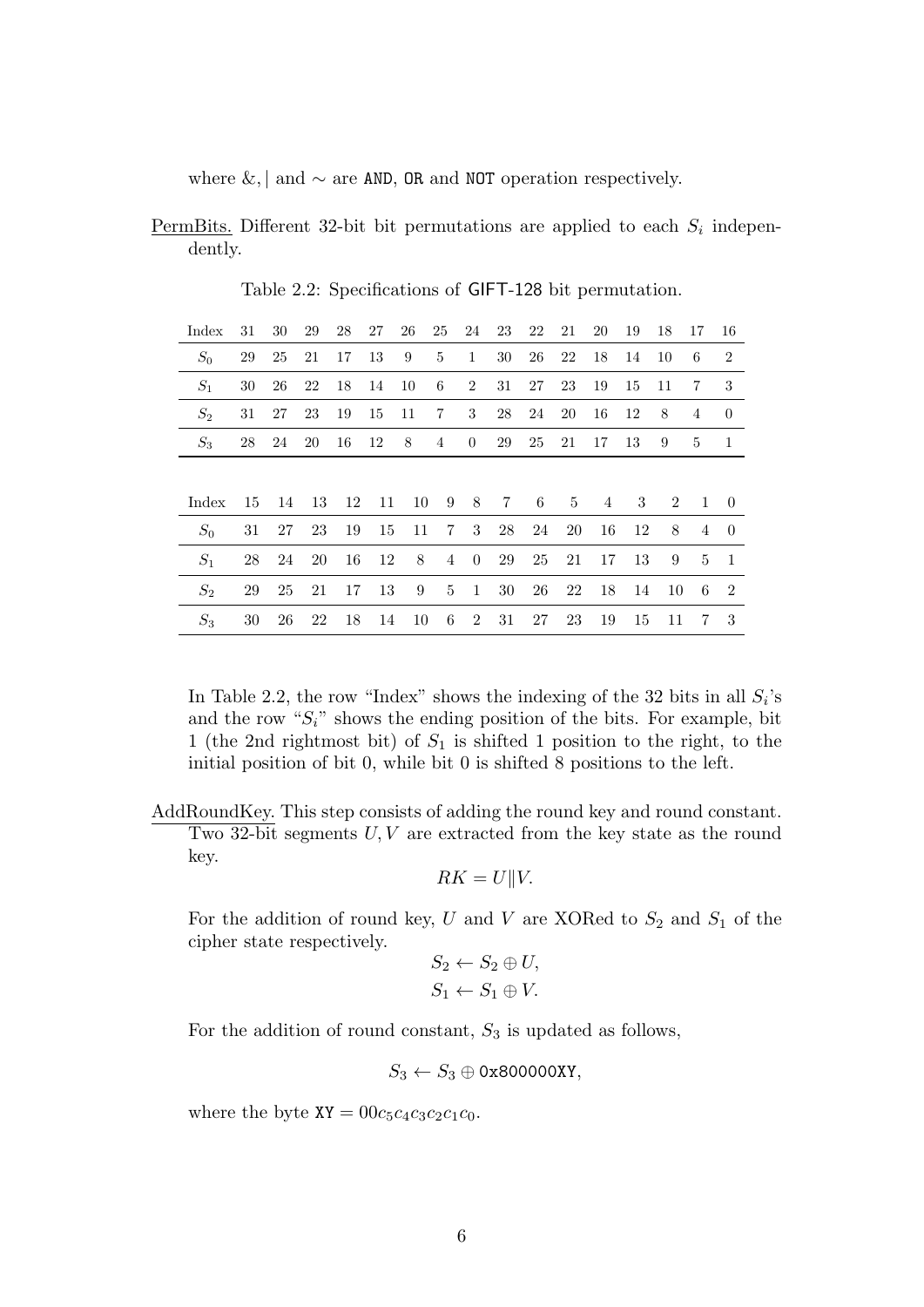#### Key schedule and round constants

A round key is first extracted from the key state before the key state update. Four 16-bit words of the key state are extracted as the round key  $RK = U||V$ .

$$
U \leftarrow W_2 || W_3, V \leftarrow W_6 || W_7.
$$

The key state is then updated as follows,

| $\lceil W_0 \rceil$        | $W_1$ | $\lceil W_6 \ggg 2 \rceil$ | $W_7 \ggg 12$ |  |
|----------------------------|-------|----------------------------|---------------|--|
| $^{\mathsf{I}} \, W_{2}$ . | $W_3$ | $W_0$                      | $W_1$         |  |
| $\lfloor W_4 \rfloor$      | $W_5$ | $W_2$                      | $W_3$         |  |
| $\lfloor W_6 \rfloor$      | $W_7$ |                            | $W_5$         |  |

where  $\gg$  *i* is an *i* bits right rotation within a 16-bit word.

The round constants are generated using the a 6-bit affine LFSR, whose state is denoted as  $c_5c_4c_3c_2c_1c_0$ . Its update function is defined as:

$$
c_5||c_4||c_3||c_2||c_1||c_0 \leftarrow c_4||c_3||c_2||c_1||c_0||c_5 \oplus c_4 \oplus 1.
$$

The six bits are initialized to zero, and updated before being used in a given round. The values of the constants for each round are given in the table below, encoded to byte values for each round, with  $c_0$  being the least significant bit.

| Rounds    | Constants                                                      |
|-----------|----------------------------------------------------------------|
| $1 - 16$  | 01, 03, 07, 0F, 1F, 3E, 3D, 3B, 37, 2F, 1E, 3C, 39, 33, 27, 0E |
| $17 - 32$ | 1D, 3A, 35, 2B, 16, 2C, 18, 30, 21, 02, 05, 0B, 17, 2E, 1C, 38 |
| $33 - 48$ | 31, 23, 06, 0D, 1B, 36, 2D, 1A, 34, 29, 12, 24, 08, 11, 22, 04 |

#### Decryption of GIFT-128

We omit the description of the inverse of GIFT-128 as it is not required for GIFT-COFB.

#### 2.4.2 Format of Incoming Data

As seen in the "Initialization" phase, the loading of the data (plaintext) bits is column-wise. Typically, that would require additional instructions to rearrange and pack the incoming data into the  $S_i$ 's, and unpack them back to the initial data format after the encryption. Such practice, however, is merely a matter of perspective and does not affect the security. In fact, it costs additional clock cycles in software implementation to pack them into the desired format. To save on this unnecessary overhead, we regard the incoming data and key as having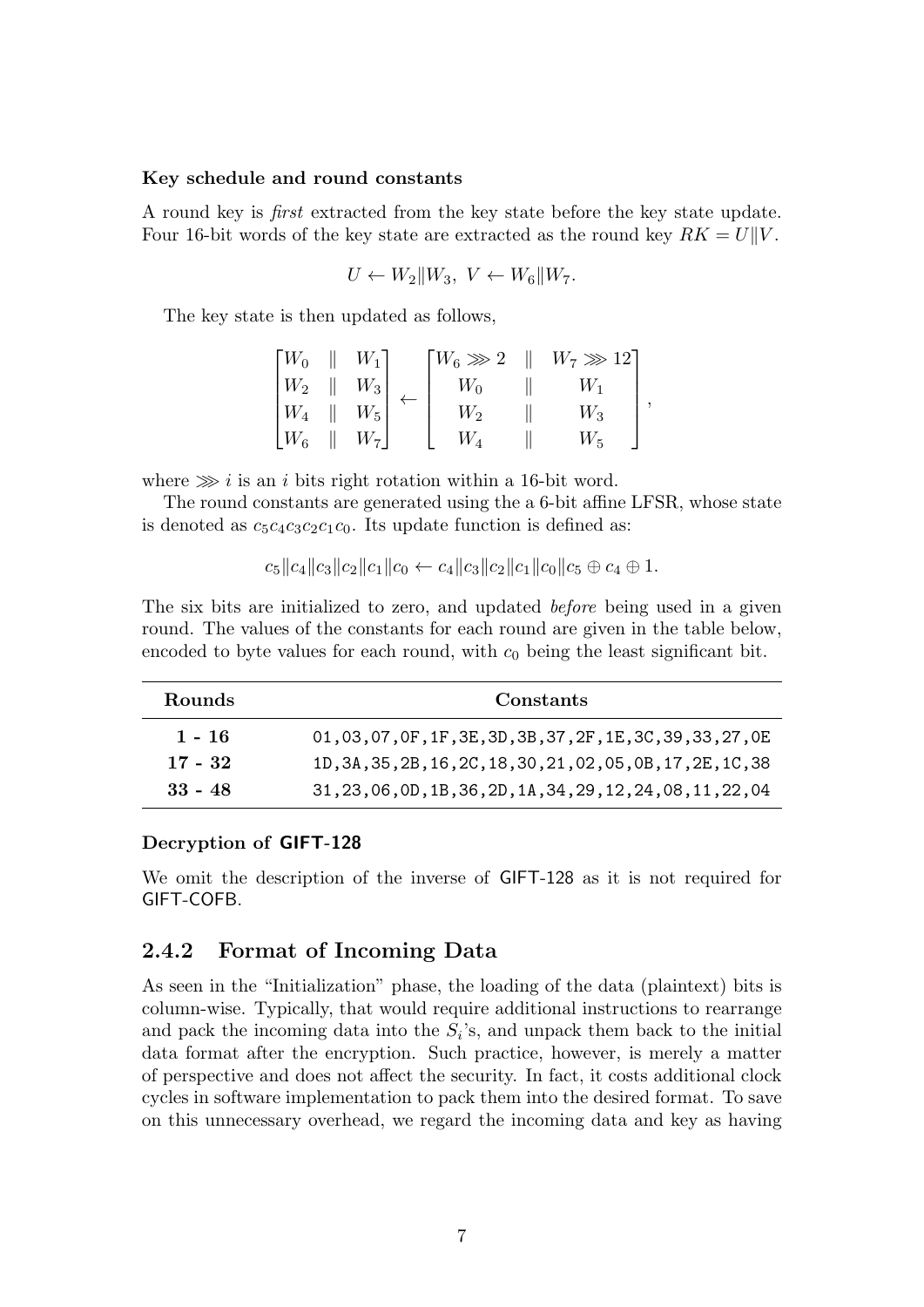the desired format and load them into the states in the most natural manner.

$$
S = \begin{bmatrix} S_0 \\ S_1 \\ S_2 \\ S_3 \end{bmatrix} \leftarrow \begin{bmatrix} B_0 & \parallel & B_1 & \parallel & B_2 & \parallel & B_3 \\ B_4 & \parallel & B_5 & \parallel & B_6 & \parallel & B_7 \\ B_8 & \parallel & B_9 & \parallel & B_{10} & \parallel & B_{11} \\ B_{12} & \parallel & B_{13} & \parallel & B_{14} & \parallel & B_{15} \end{bmatrix},
$$
  

$$
KS = \begin{bmatrix} W_0 & \parallel & W_1 \\ W_2 & \parallel & W_3 \\ W_4 & \parallel & W_5 \\ W_6 & \parallel & W_7 \end{bmatrix} \leftarrow \begin{bmatrix} B_0 \parallel B_1 & \parallel & B_2 \parallel B_3 \\ B_4 \parallel B_5 & \parallel & B_6 \parallel B_7 \\ B_8 \parallel B_9 & \parallel & B_{10} \parallel B_{11} \\ B_{12} \parallel B_{13} & \parallel & B_{14} \parallel B_{15} \end{bmatrix},
$$

where  $B_i$  are the arriving bytes.

#### Relation to GIFT-128 LUT based implementation

An alternative implementation of GIFT is using look-up table (LUT) for the SubCells operation. Such implementation prefers having the data in the conventional format, i.e.  $B_0B_1 \cdots B_{15} = b_{127}b_{126} \cdots b_1b_0$ .

The conversion from an LUT implementation to our bitslice implementation is simple: Note that we perceive the incoming data as bitslice format,

$$
\begin{bmatrix}\nB_0 & \| & B_1 & \| & B_2 & \| & B_3 \\
B_4 & \| & B_5 & \| & B_6 & \| & B_7 \\
B_8 & \| & B_9 & \| & B_{10} & \| & B_{11} \\
B_{12} & \| & B_{13} & \| & B_{14} & \| & B_{15}\n\end{bmatrix}
$$
\n
$$
= \begin{bmatrix}\nb_{124}b_{120}b_{116}\cdots b_{96} & \| & b_{92}\cdots b_{64} & \| & b_{60}\cdots b_{32} & \| & b_{28}\cdots b_{0} \\
b_{125}b_{121}b_{117}\cdots b_{97} & \| & b_{93}\cdots b_{65} & \| & b_{61}\cdots b_{33} & \| & b_{29}\cdots b_{1} \\
b_{126}b_{122}b_{118}\cdots b_{98} & \| & b_{94}\cdots b_{66} & \| & b_{62}\cdots b_{34} & \| & b_{30}\cdots b_{2} \\
b_{127}b_{123}b_{119}\cdots b_{99} & \| & b_{95}\cdots b_{67} & \| & b_{63}\cdots b_{35} & \| & b_{31}\cdots b_{3}\n\end{bmatrix}.
$$

First, unpack the data into the conventional format. Next, perform the LUT implementation of GIFT. Finally, pack the output data back to the bitslice format. No additional packing/unpacking is required for the key. This yields the exact same bitslice implementation as we described in the Section 2.4.1.

#### Test Vectors

| Key : 00 01 02 03 04 05 06 07 08 09 0A 0B 0C 0D 0E OF        |  |  |  |  |  |  |  |  |  |
|--------------------------------------------------------------|--|--|--|--|--|--|--|--|--|
| Plaintext : 00 01 02 03 04 05 06 07 08 09 0A 0B 0C 0D 0E 0F  |  |  |  |  |  |  |  |  |  |
| Ciphertext : A9 4A F7 F9 BA 18 1D F9 B2 B0 OE B7 DB FA 93 DF |  |  |  |  |  |  |  |  |  |
|                                                              |  |  |  |  |  |  |  |  |  |
| Key : E0 84 1F 8F B9 07 83 13 6A A8 B7 F1 92 F5 C4 74        |  |  |  |  |  |  |  |  |  |
| Plaintext : E4 91 C6 65 52 20 31 CF 03 3B F7 1B 99 89 EC B3  |  |  |  |  |  |  |  |  |  |
| Ciphertext : 33 31 EF C3 A6 60 4F 95 99 ED 42 B7 DB C0 2A 38 |  |  |  |  |  |  |  |  |  |
|                                                              |  |  |  |  |  |  |  |  |  |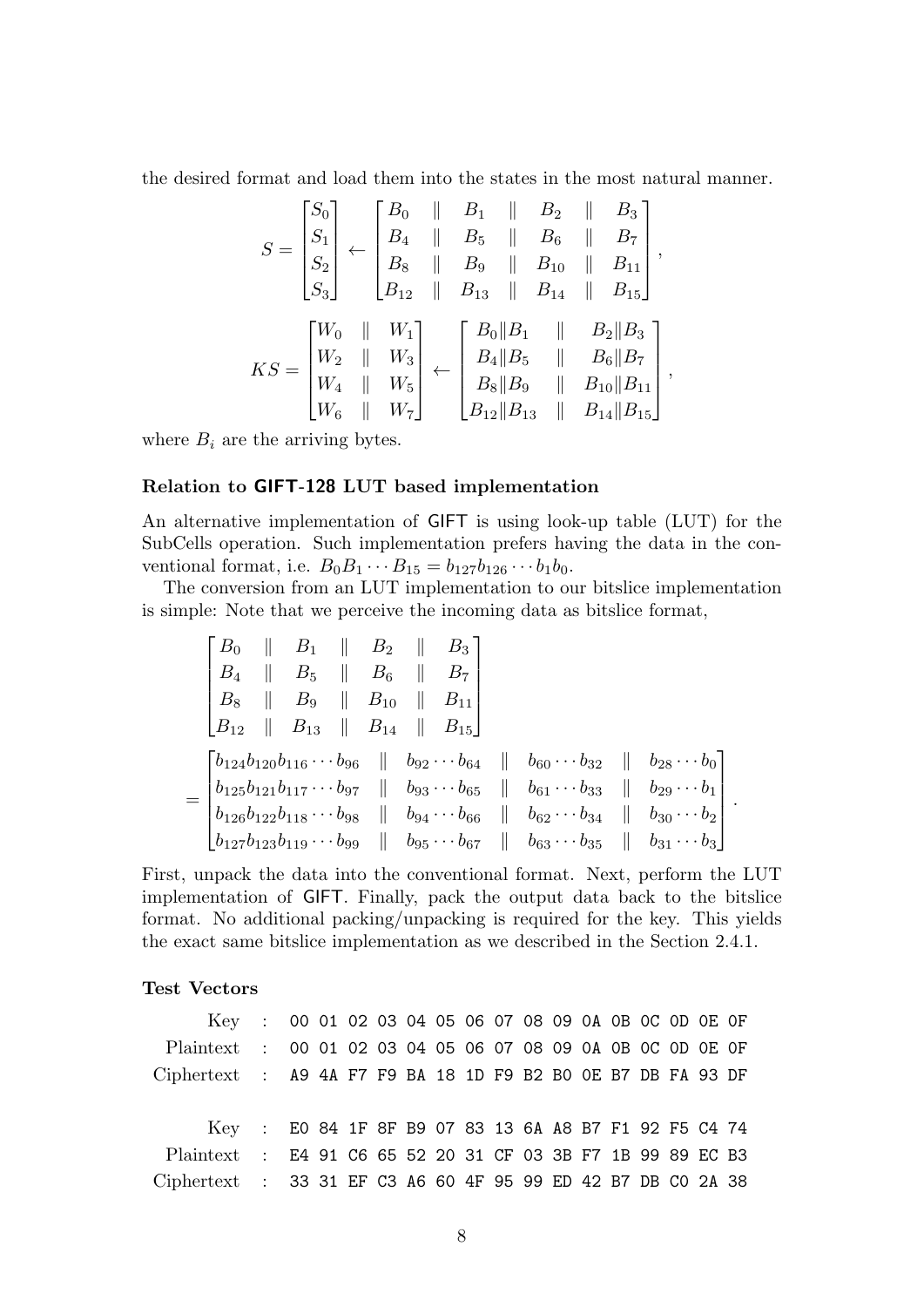

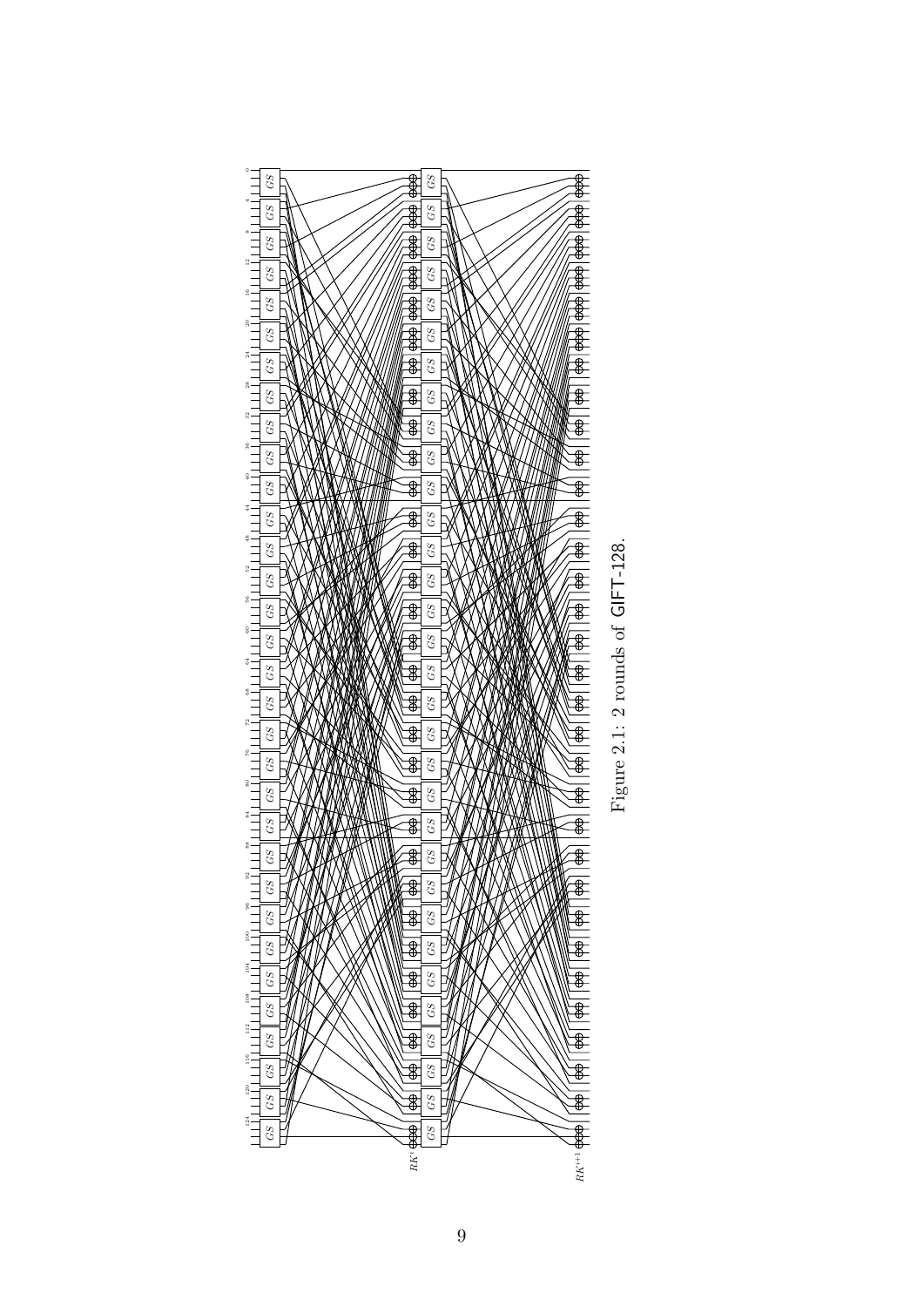### 2.5 COFB Authenticated Encryption Mode

In this section, we present our proposed mode, COFB in Fig. 2.3. We first specify the basic building blocks and parameters used in our construction.

**Key and Block cipher.** The underlying cryptographic primitive is an *n*-bit block cipher,  $E_K$ . We assume that n is a multiple of 4. The key of the scheme is the key of the block cipher, i.e. K.

**Padding Function.** For  $x \in \{0,1\}^*$ , we define padding function Pad as

$$
\text{Pad}(x) = \begin{cases} x & \text{if } x \neq \epsilon \text{ and } |x| \text{ mod } n = 0\\ x \| 10^{(n - (|x| \text{ mod } n) - 1)} & \text{otherwise.} \end{cases}
$$
(2.1)

**Feedback Function.** Let  $Y \in \{0,1\}^n$  and  $(Y[1], Y[2]) \stackrel{n/2}{\longleftarrow} Y$ , where  $Y[i] \in$  $\{0,1\}^{n/2}$ . We define  $G : \mathcal{B} \to \mathcal{B}$  as

$$
G(Y) = (Y[2], Y[1] \lll 1),
$$

where for a string X,  $X \lll r$  is the left rotation of X by r bits. We also view G as the  $n \times n$  non-singular matrix, so we write  $G(Y)$  and  $G \cdot Y$  interchangeably. For  $M \in \mathcal{B}$  and  $Y \in \mathcal{B}$ , we define  $\rho_1(Y, M) = G \cdot Y \oplus M$ . The feedback function  $\rho$  and its corresponding  $\rho'$  are defined as

$$
\rho(Y, M) = (\rho_1(Y, M), Y \oplus M),
$$
  

$$
\rho'(Y, C) = (\rho_1(Y, Y \oplus C), Y \oplus C).
$$

Note that when  $(X, M) = \rho'(Y, C)$  then  $X = (G \oplus I) \cdot Y \oplus C$ , where I is the  $n \times n$  identity matrix. Our choice of G ensures that  $G \oplus I$  has rank  $n-1$ . When Y is chosen randomly for both computations of X (through  $\rho$  and  $\rho'$ ), X also behaves randomly. We need this property when we bound probability of bad events later.

We present the specifications of COFB in Fig. 2.3, where  $\alpha$  and  $(1 + \alpha)$  are written as 2 and 3. See also Fig. 2.2. The encryption and decryption algorithms are denoted by COFB- $\mathcal{E}_K$  and COFB- $\mathcal{D}_K$ . We remark that the nonce length is n bits, which is enough for the security up to the birthday bound. The nonce is processed as  $E_K(N)$  to yield the first internal chaining value. The encryption algorithm takes A and M, and outputs C and T such that  $|C| = |M|$  and  $|T| = n$ . The decryption algorithm takes  $(N, A, C, T)$  and outputs M or  $\perp$ .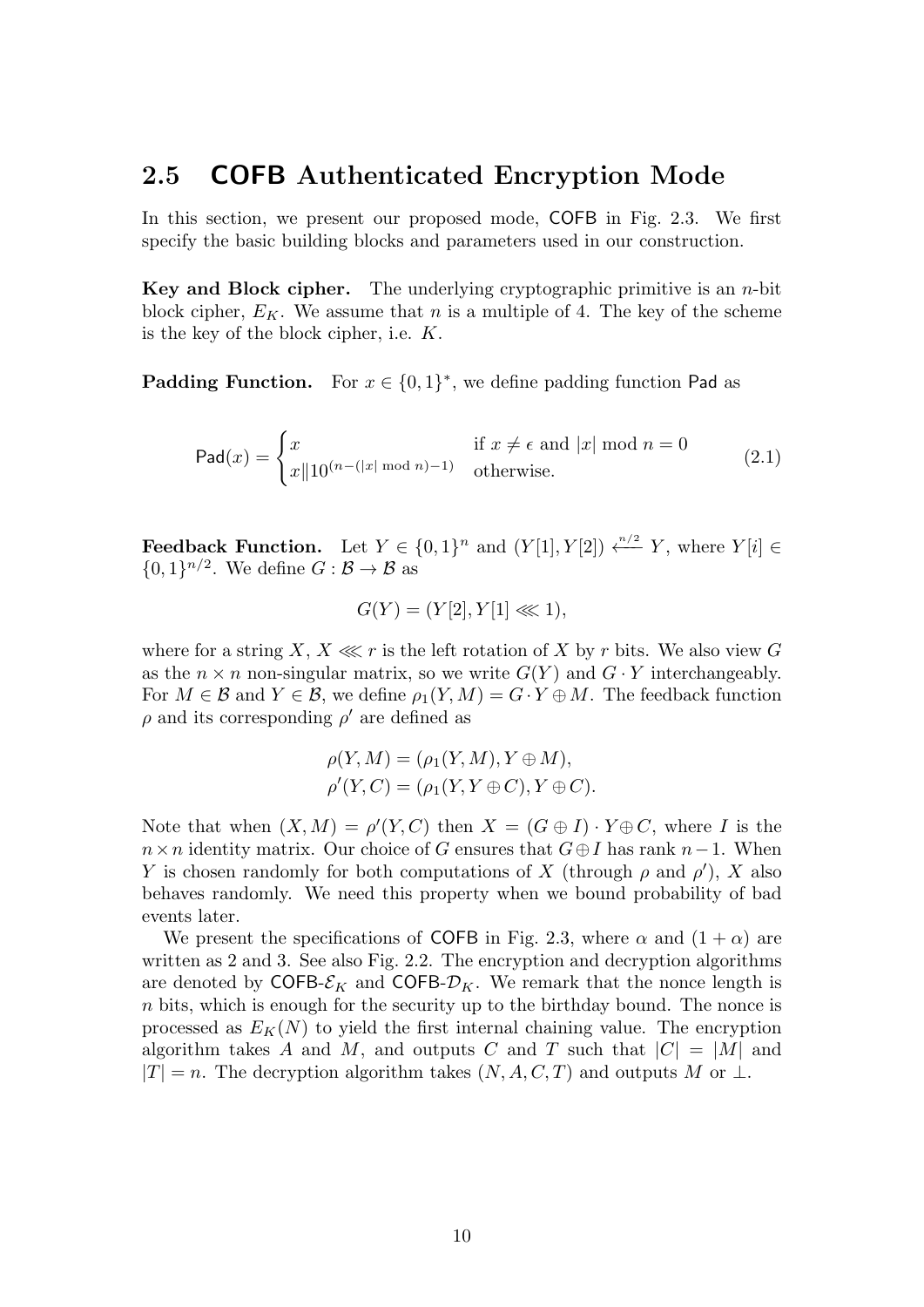

Figure 2.2: Encryption of COFB. In the rightmost figure, the case of encryption for empty  $M$  (hence a MAC for  $(N,A))$  can be highlighted as  $T = {\sf Trunc}_\tau(Y[a])$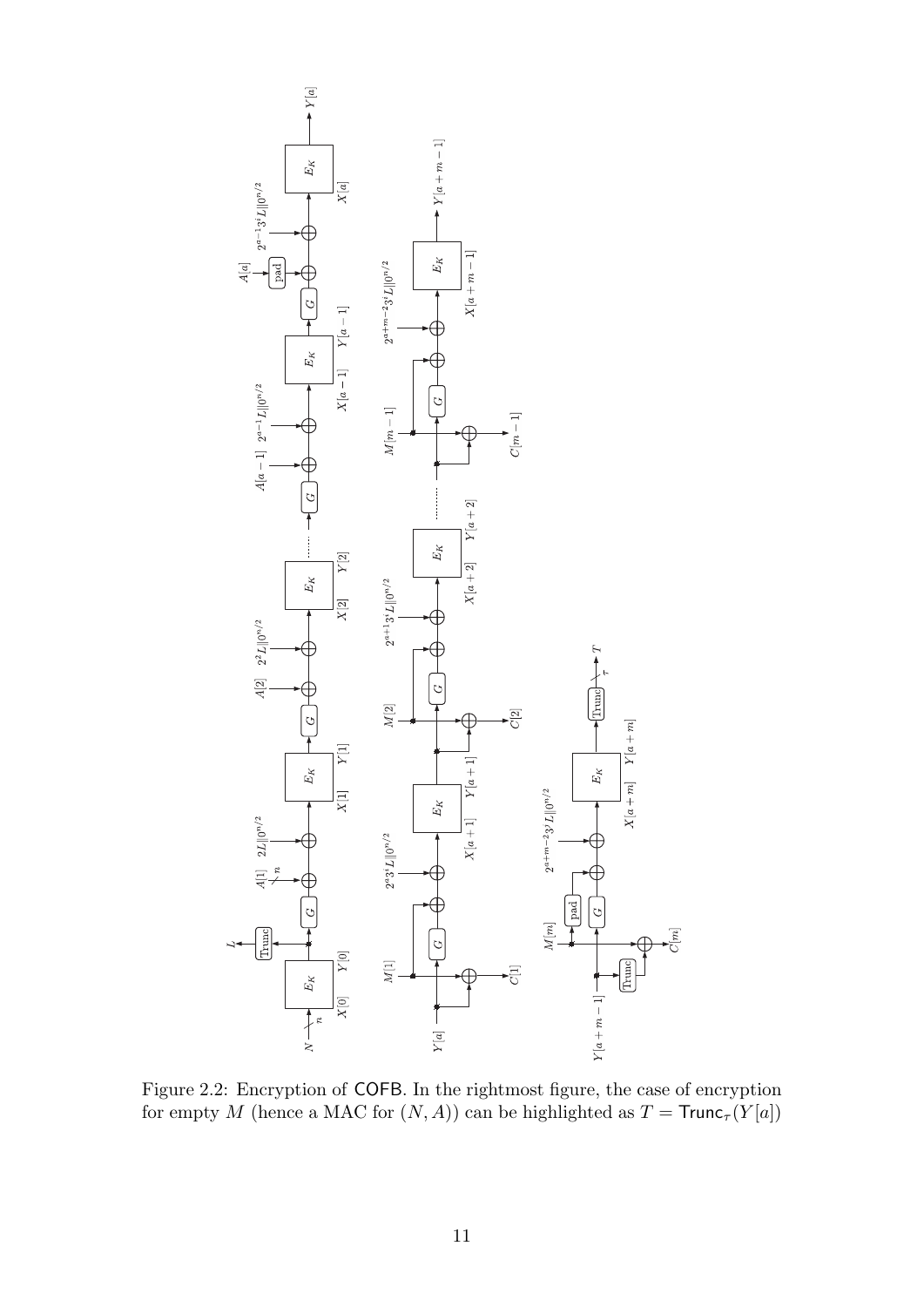Algorithm COFB- $\mathcal{E}_K(N, A, M)$ 1.  $Y[0] \leftarrow E_K(N), L \leftarrow \text{Trunc}_{n/2}(Y[0])$ 2.  $(A[1], \ldots, A[a]) \stackrel{n}{\leftarrow} \textsf{Pad}(A)$ 3. if  $M \neq \epsilon$  then 4.  $(M[1], \ldots, M[m]) \stackrel{n}{\leftarrow} \text{Pad}(M)$ 5. for  $i = 1$  to  $a - 1$ 6.  $L \leftarrow 2 \cdot L$ 7.  $X[i] \leftarrow A[i] \oplus G \cdot Y[i-1] \oplus L\|0^{n/2}$ 8.  $Y[i] \leftarrow E_K(X[i])$ 9. if |A| mod  $n = 0$  and  $A \neq \epsilon$  then  $L \leftarrow 3 \cdot L$ 10. else  $L \leftarrow 3^2 \cdot L$ 11. if  $M = \epsilon$  then  $L \leftarrow 3^2 \cdot L$ 12.  $X[a] \leftarrow A[a] \oplus G \cdot Y[a-1] \oplus L\|0^{n/2}$ 13.  $Y[a] \leftarrow E_K(X[a])$ 14. for  $i = 1$  to  $m - 1$ 15.  $L \leftarrow 2 \cdot L$ 16.  $C[i] \leftarrow M[i] \oplus Y[i + a - 1]$ 17.  $X[i + a] \leftarrow M[i] \oplus G \cdot Y[i + a - 1] \oplus L||0^{n/2}$ 18.  $Y[i + a] \leftarrow E_K(X[i + a])$ 19. if  $M \neq \epsilon$  then 20. if  $|M| \mod n = 0$  then  $L \leftarrow 3 \cdot L$ 21. else  $L \leftarrow 3^2 \cdot L$ 22.  $C[m] \leftarrow M[m] \oplus Y[a+m-1]$ 23.  $X[a+m] \leftarrow M[m] \oplus G \cdot Y[a+m-1] \oplus L \parallel 0^{n/2}$ 24.  $Y[a+m] \leftarrow E_K(X[a+m])$ 25.  $C \leftarrow \text{Trunc}_{|M|}(C[1]|| \dots ||C[m])$ 26.  $T \leftarrow \text{Trunc}_{\tau}(Y[a+m])$ 27. else  $C \leftarrow \epsilon, T \leftarrow \text{Trunc}_{\tau}(Y[a])$ 28. return  $(C, T)$ 

Algorithm COFB- $\mathcal{D}_K(N, A, C, T)$ 1.  $Y[0] \leftarrow E_K(N), L \leftarrow \text{Trunc}_{n/2}(Y[0])$ 2.  $(A[1], \ldots, A[a]) \leftarrow P$ ad $(A)$ 3. if  $C \neq \epsilon$  then 4.  $(C[1], \ldots, C[c]) \stackrel{n}{\leftarrow} \text{Pad}(C)$ 5. for  $i = 1$  to  $a - 1$ 6.  $L \leftarrow 2 \cdot L$ 7.  $X[i] \leftarrow A[i] \oplus G \cdot Y[i-1] \oplus L||0^{n/2}$ 8.  $Y[i] \leftarrow E_K(X[i])$ 9. if |A| mod  $n = 0$  and  $A \neq \epsilon$  then  $L \leftarrow 3 \cdot L$ 10. else  $L \leftarrow 3^2 \cdot L$ 11. if  $C = \epsilon$  then  $L \leftarrow 3^2 \cdot L$ 12.  $X[a] \leftarrow A[a] \oplus G \cdot Y[a-1] \oplus L\|0^{n/2}$ 13.  $Y[a] \leftarrow E_K(X[a])$ 14. for  $i = 1$  to  $c - 1$ 15.  $L \leftarrow 2 \cdot L$ 16.  $M[i] \leftarrow Y[i + a - 1] \oplus C[i]$ 17.  $X[i + a] \leftarrow M[i] \oplus G \cdot Y[i + a - 1] \oplus L||0^{n/2}$ 18.  $Y[i + a] \leftarrow E_K(X[i + a])$ 19. if  $C \neq \epsilon$  then 20. if |C| mod  $n = 0$  then 21.  $L \leftarrow 3 \cdot L$ 22.  $M[c] \leftarrow Y[a+c-1] \oplus C[c]$ 23. else 24.  $L \leftarrow 3^2 \cdot L, c' \leftarrow |C| \mod n$ 25.  $M[c] \leftarrow \text{Trunc}_{c'}(Y[a+c-1] \oplus C[c]) || 10^{n-c'-1}$ 26.  $X[a + c] \leftarrow M[c] \oplus G \cdot Y[a + c - 1] \oplus L||0^{n/2}$ 27.  $Y[a+c] \leftarrow E_K(X[a+c])$ 28.  $M \leftarrow \text{Trunc}_{|C|}(M[1]] | \dots | |M[c])$ 29. T  $T' \leftarrow \text{Trunc}_{\tau}(Y[a+c])$ 30. else  $M \leftarrow \epsilon$ ,  $T' \leftarrow \text{Trunc}_{\tau}(Y[a])$ 31. if  $T' = T$  then return M, else return  $\perp$ 

Figure 2.3: The encryption and decryption algorithms of COFB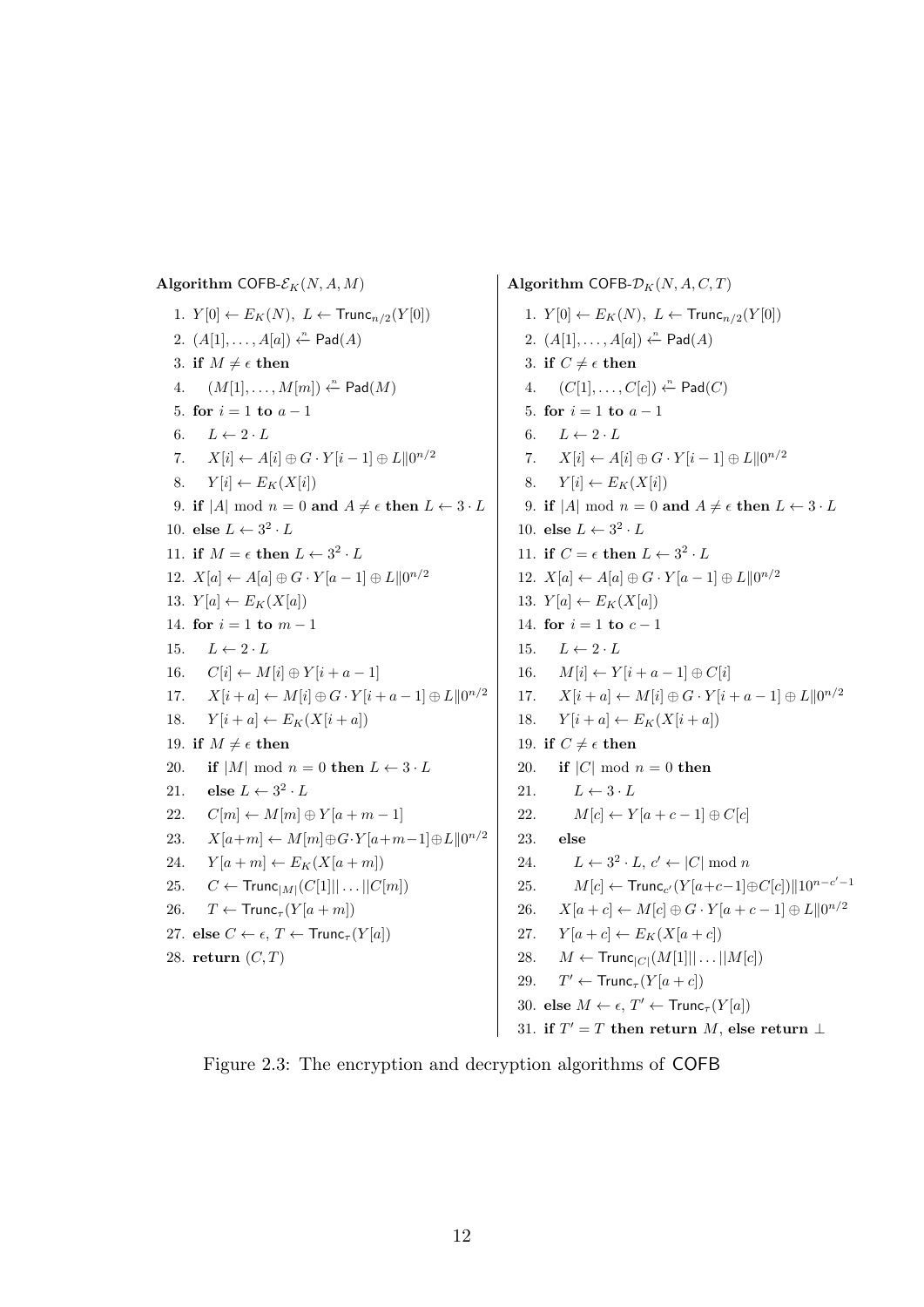# Performance

#### 3.1 Hardware Performance

The COFB mode was designed with rate 1, that is every message block is processed only once. Such designs are not only beneficial for throughput, but also energy consumption. However the design does need to maintain an additional 64 bit state, which requires a 64-bit register to additionally included in any hardware circuit that implements it. Although this might not be energy efficient for short messages, in the long run COFB performs excellently with respect to energy consumption. The GIFT block cipher was designed with a motivation for good performance on lightweight platforms. The roundkey additon for the cipher is over only half the state and the keyschedule being only a bit permutation does not require logic gates. These characteristics make the GIFT well suited for lightweight applications. In fact as reported in  $[2]$  $[2]$  $[2]$ , among the block ciphers defined for 128-bit block size GIFT-128 has the lowest hardware footprint and very low energy consumption. Thus GIFT-COFB combines the best of both the advantages of the design ideologies.

Figure 3.1 details the hardware circuit for round based GIFT-COFB. The mode is designed to require one additional 64-bit state apart from the ones used in the block cipher circuit. Thus the design requires an additional 64-bit register. The initial nonce (denoted by *Nonce* in the above figure) to the encryption routine, and other control signals are generated centrally depending on the length of the plaintext and associated data. Depending on the phase of operation the state register may need to feed either the nonce, the output of the GIFT-128 round function, which is the sum of the encryption output, associated data/plaintext and the additional state Delta.

The state Delta is updated by multiplying with suitable filed elements of the form  $\gamma = \alpha^x (1 + \alpha)^y$  with  $x + y \le 4$ . Thus we allocate 4 clock cycles to compute the potential Delta update signal. Depending on the value of  $\gamma$ , we update the Delta register by either doubling, tripling or the identity operation. For example if  $\gamma = \alpha^2$ , we execute doubling for 2 cycles and the identity operation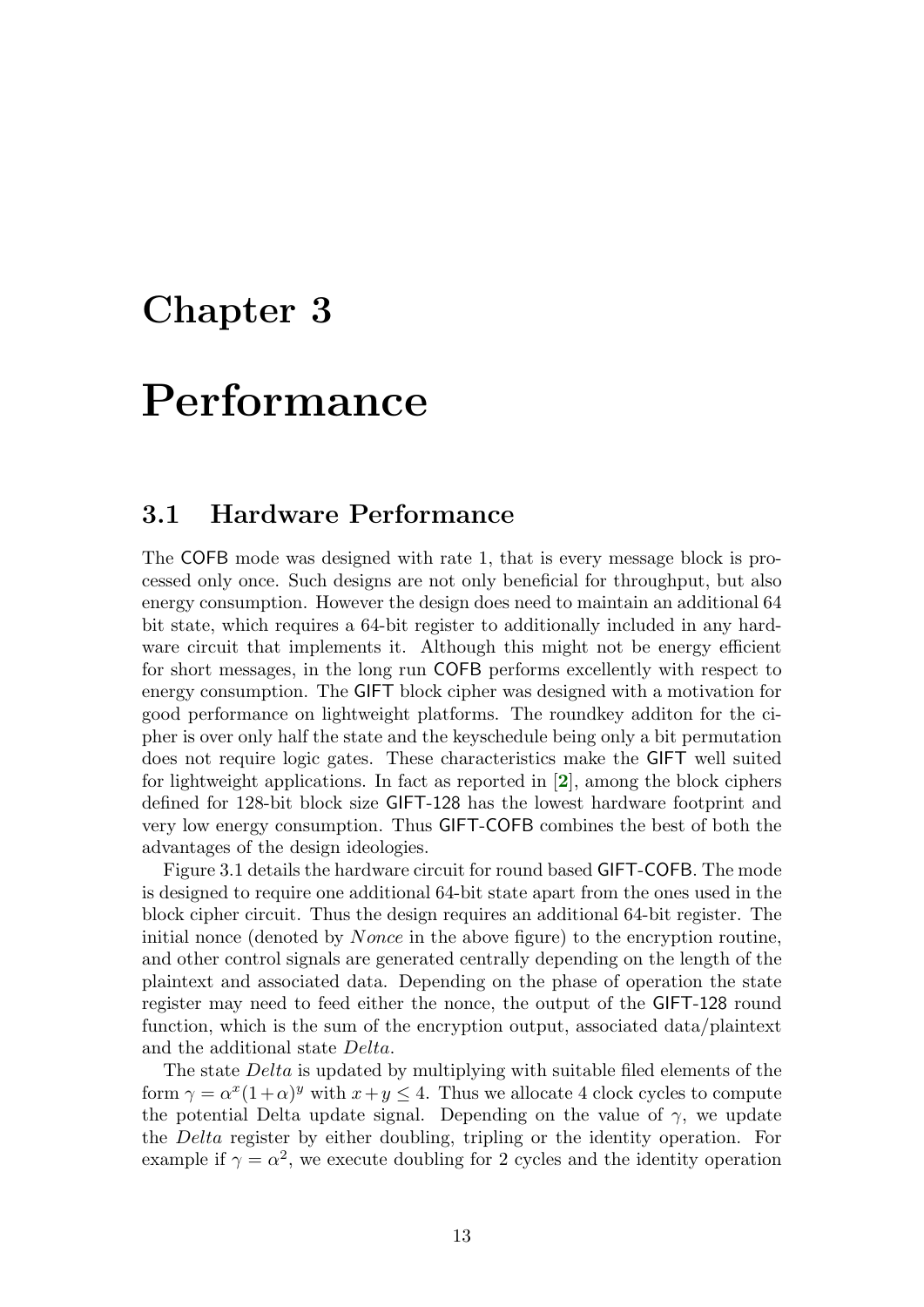

Figure 3.1: Hardware circuit for round based GIFT-COFB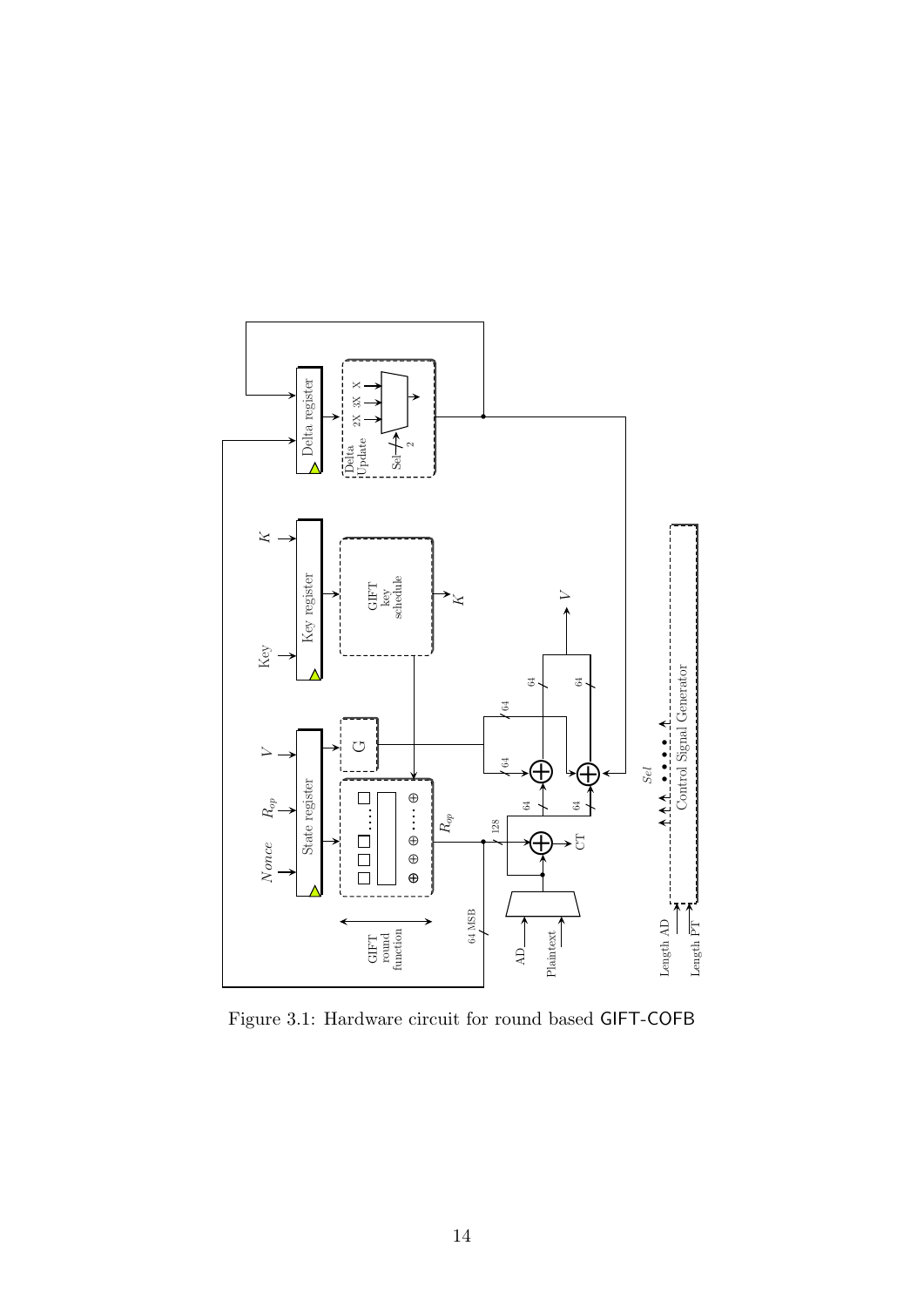

Figure 3.2: Component-wise breakup of the GIFT-COFB circuit

for 2 more cycles. Thus in addition to the field operation, the circuit requires a 3:1 multiplexer controlled by a Sel signal generated centrally.

### 3.1.1 Timing

The GIFT-128 block cipher takes  $E = 40$  cycles to complete one encryption function. This is the number of clock cycles required in the encryption of the nonce. Each block of associated data would take E cycles to process. Before each block of associated data or plaintext is processed we spend  $D_u = 4$  cycles to update the *Delta*. Thus if  $n_a, n_m$  are the total number of associated data/ message blocks an encryption pass requires  $T = E + (n_a + n_m)(E + D_u)$  cycles to compute.

#### 3.1.2 Performance

We present the synthesis results for the design. The following design flow was used: first the design was implemented in VHDL. Then, a functional verification was first done using Mentor Graphics Modelsim software. The designs were synthesized using the standard cell library of the 90nm logic process of STM (CORE90GPHVT v2.1.a) with the Synopsys Design Compiler, with the compiler being specifically instructed to optimize the circuit for area. A timing simulation was done on the synthesized netlist. The switching activity of each gate of the circuit was collected while running post-synthesis simulation. The average power was obtained using Synopsys Power Compiler, using the back annotated switching activity.

Our implementation of GIFT-COFB occupied 3927 GE. A component-wise breakup of the circuit is given in Figure 3.2. The power consumed at an operating frequency is 156.3  $\mu$ W. The energy consumption figures for various lengths of data inputs are given in Table 3.1.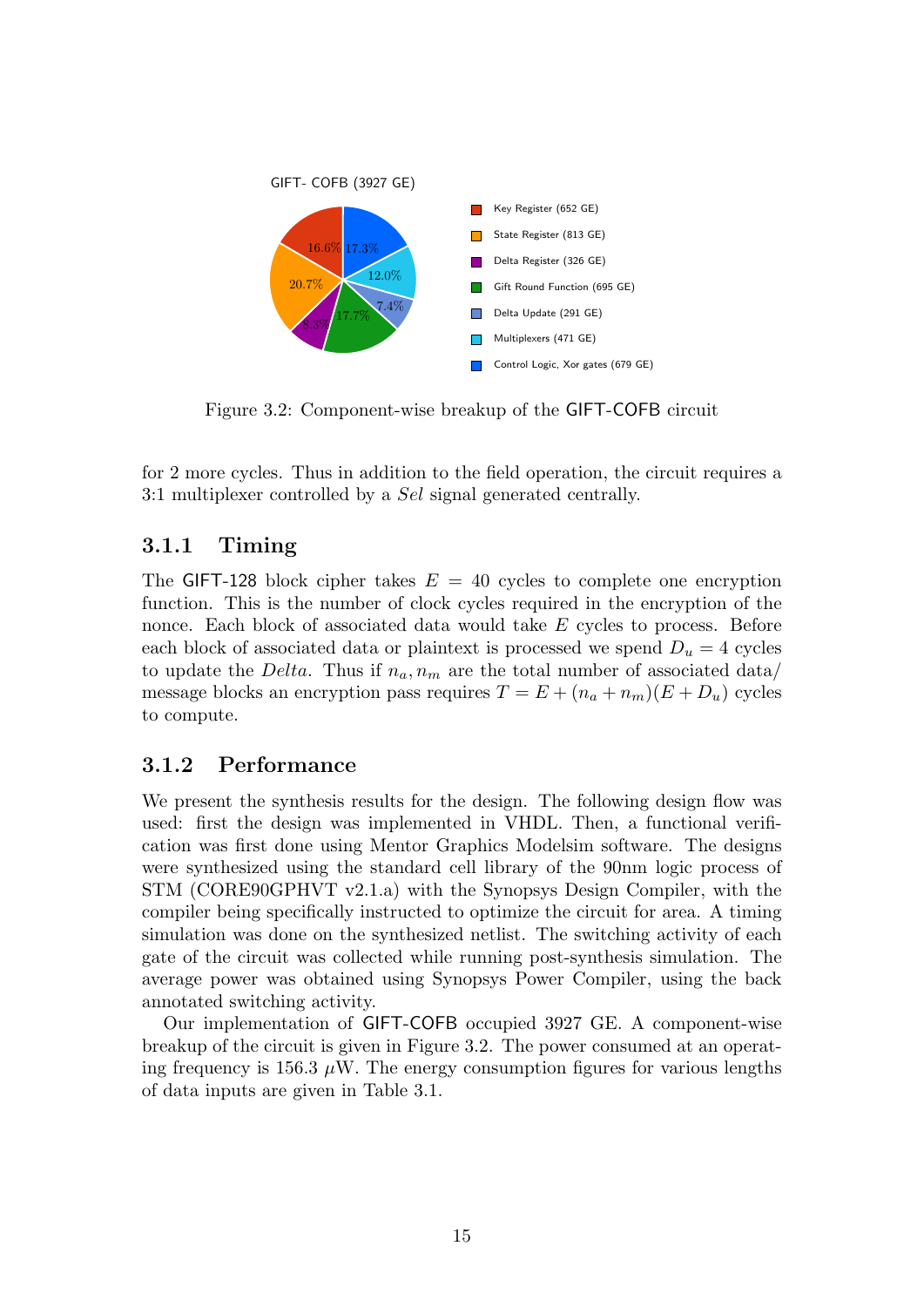| Block Cipher Area (GE) Power $(\mu W)$ |      |         | Energy(nJ) |  |      |                                             |      |  |  |
|----------------------------------------|------|---------|------------|--|------|---------------------------------------------|------|--|--|
|                                        |      |         |            |  |      | $\parallel$ AD PT $\mid$ AD PT $\mid$ AD PT |      |  |  |
|                                        |      |         |            |  |      | 0B 16B   16B 16B   16B 32B                  |      |  |  |
| $GIFT-128$                             | 3927 | $156.3$ | 1.31       |  | 2.00 |                                             | 2.69 |  |  |

Table 3.1: Implementation results for GIFT-COFB. (Power reported at 10 MHz)

#### 3.1.3 Performance in FPGA

A comprehensive study of implementation of the GIFT cipher on various FPGA platforms (of the Spartan 6 and Artix 7 families) was done in [[8](#page-0-0)]. The authors reported three possible architectures of GIFT: round-based, and two types of serial architectures that operates using different widths of datapaths. The first serial architecture (referred to as Serial-1) uses 8-bit input/output ports for data loading/unloading and has a serialized application of the substitution layer based on two 4-bit S-boxes. Thus the substitution layer of GIFT-128 would take 128/8=16 cycles in Serial-1. The permutation layer and key addition is performed in the 17th clock cycle much like the PRESENT architecture in  $[12]$  $[12]$  $[12]$ , resulting in an encryption latency of  $16 + 40 * 17 + 16 = 712$  cycles.

The second serial architecture (referred to as Serial-2) uses 32-bit input/output ports for data loading/unloading and has a serialized application of the substitution layer based on eight 4-bit. S-boxes. Thus 4 clock cycles are required for the substitution layer. This implementation takes advantage of the fact that the GIFT-128 permutation function can be written as the composition of a columnwise permutation and a transposition function. The strategy therefore is to compute at the same time the columnwise S-box, key addition and permutation functions in the 4 cycles allotted for the substitution function. The 5-th cycle is used for the matrix transposition operation, resulting in a 5-cycle round and a total latency of  $4 + 5 * 40 + 4 = 208$  cycles.

In this submission we have tweaked slightly the format of the incoming data, and thus the implementations reported in [[8](#page-0-0)] needs to be tweaked slightly, only for the Serial-1 and Serial-2 architectures. Namely we will need to spend one extra cycle per round to permute the arrangement of bits of the incoming bitslice format to the conventional format before applying round function operations. This incurs only a 40 cycle penalty in the encryption latency.

#### 3.1.4 Threshold Implementation

The algebraic degree of the GIFT S-box is 3 (same as PRESENT) and as such constructing threshold circuits is slightly more difficult than for quadratic Sboxes. However threshold implementations of the round-based GIFT-128 circuit has been extensively studied in [[6](#page-0-0)]. Since the S-box is cubic, the number of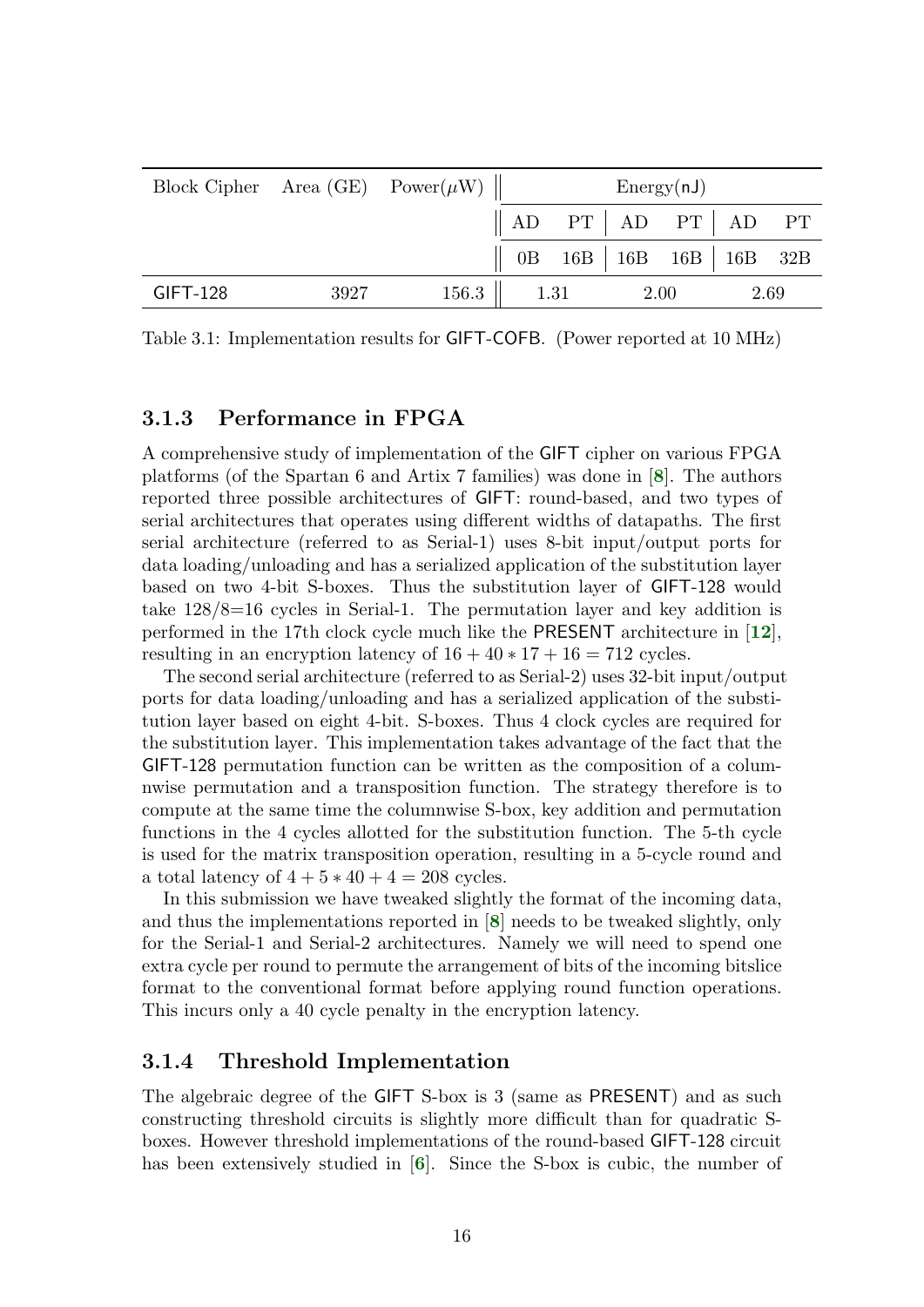direct shares it must be decomposed to needs to be at least 4. However, the authors in [[6](#page-0-0)] report three philosophies.

The first decomposes the S-box as the composition  $F \circ G$  of two quadratic S-boxes F, G, and implements each decomposed S-box using 3 shares with a register separating the two shared implementations, as in [[10](#page-0-0)]. The shares of both  $G, F$  being algebraically similar to each other, and differing only in the order of input bits, the authors further apply an optimization due to [[7](#page-0-0)], that reduces the area of the circuit by implementing the shares over 3 cycles, using a multiplexer to permute the order of bits each time.

The second is a direct sharing approach using 4 shares, and a third approach proposed by them uses only 3 shares for strictly resource-constrained platforms. In total the authors propose 9 different threshold circuits for GIFT-128, depending on whether the key is shared or not, and the type of circuit optimization used. The circuits were synthesized using the TSMC low power 65 nm standard cell library. The smallest implementation uses 3 shares and 256 random bits and occupies around 13349 GE and is around 5.38 times the size of the unprotected circuit. The largest implementation uses 4 direct shares for both the key and datapath and occupies around 94 kGE. For more results, we refer the reader to  $|6|$  $|6|$  $|6|$ .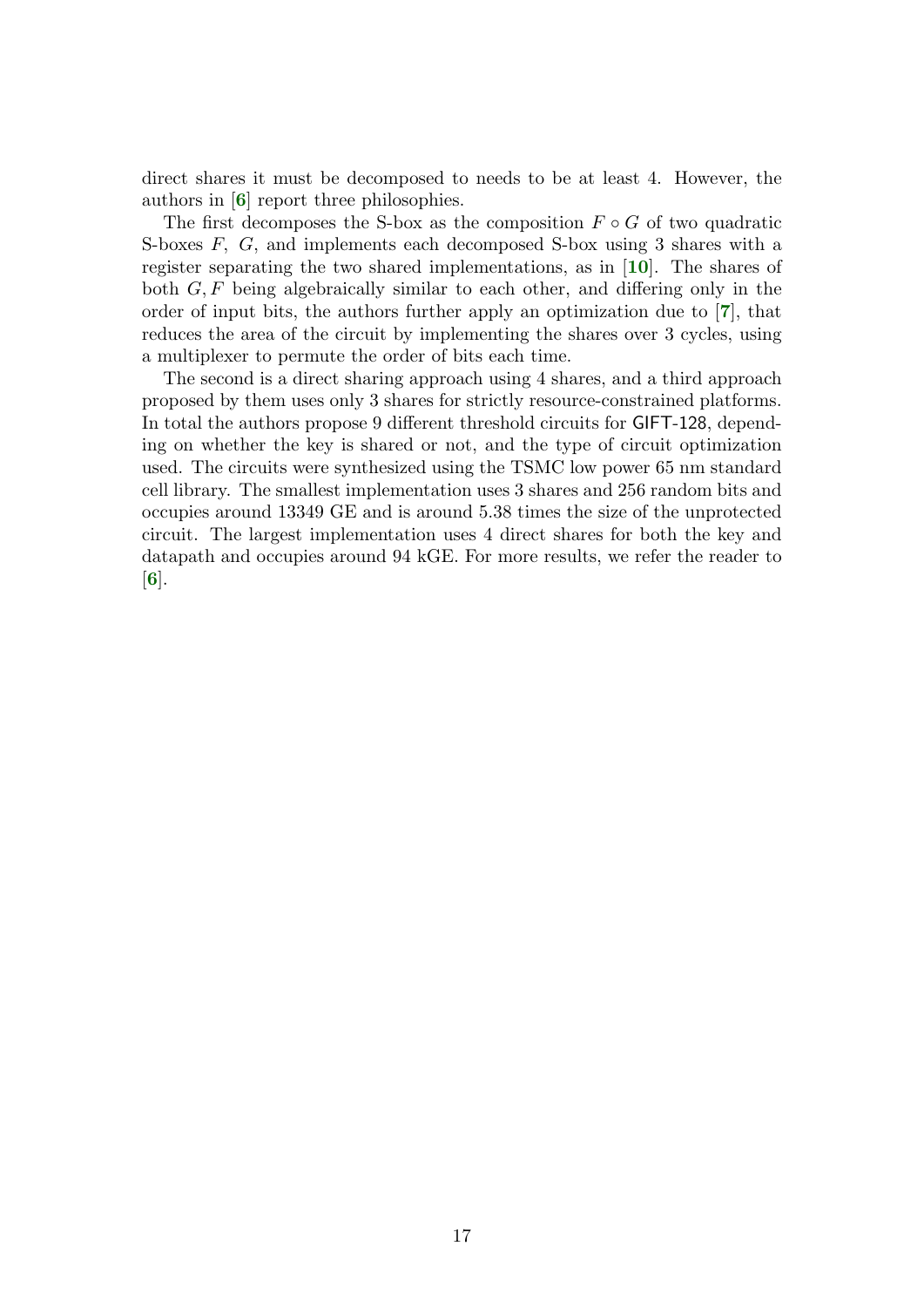# Security of GIFT-COFB

Our security claims are summarized in Table 4.1.

| Construction | State Size(bits)              |    | $IND-CPA(bits)   INT-CTXT(bits)$ |  |  |
|--------------|-------------------------------|----|----------------------------------|--|--|
| GIFT-COFB    | 192 (excluding the key state) | 64 | 58                               |  |  |

Table 4.1: IND-CPA and INT-CTXT security of GIFT-COFB under the nonce respecting scenario

### 4.1 IND-CPA Security of GIFT-COFB

To attack against the privacy of GIFT-COFB, we assume that an adversary runs in time t and makes at most  $q_e$  encryption queries  $(N_i, A_i, M_i)_{i=1...q_e}$  to GIFT-COFB with an aggregate of total  $\sigma_e$  many blocks. In return the adversary receives  $(C_i, T_i)_{i=1...q_e}$ . In this interaction, the adversary tries to distinguish the construction from a random function with the same domain and range.

If we use a hybrid argument, then we first make a transition by using an  $n$ -bit (uniform) random permutation  $P$  instead of the underlying block cipher  $GIFT<sub>K</sub>$ , and then to use an  $n$ -bit (uniform) random function R instead of P. This two-step transition requires the first two terms of our bound, from the standard PRP-PRF switching lemma and from the computation to the information security reduction (e.g., see [18]). Then what we need is a bound for COFB using R, denoted by COFB[R].

The adversary can distinguish COFB[R] construction from a random function with the same domain and range if it finds a state collision among the internal states (block cipher inputs) of two encryption queries. It is easy to see that the probability of a collision is bounded by  $\frac{\binom{\sigma_e}{2}}{2^{128}}$  $\frac{(2)}{2^{128}}$ . This holds as for any two of the  $\sigma_e$ block cipher inputs (corresponding to  $\sigma_e$  input data blocks) are equal with the probability  $2^{-128}$  (from the randomness of the previous block cipher outputs).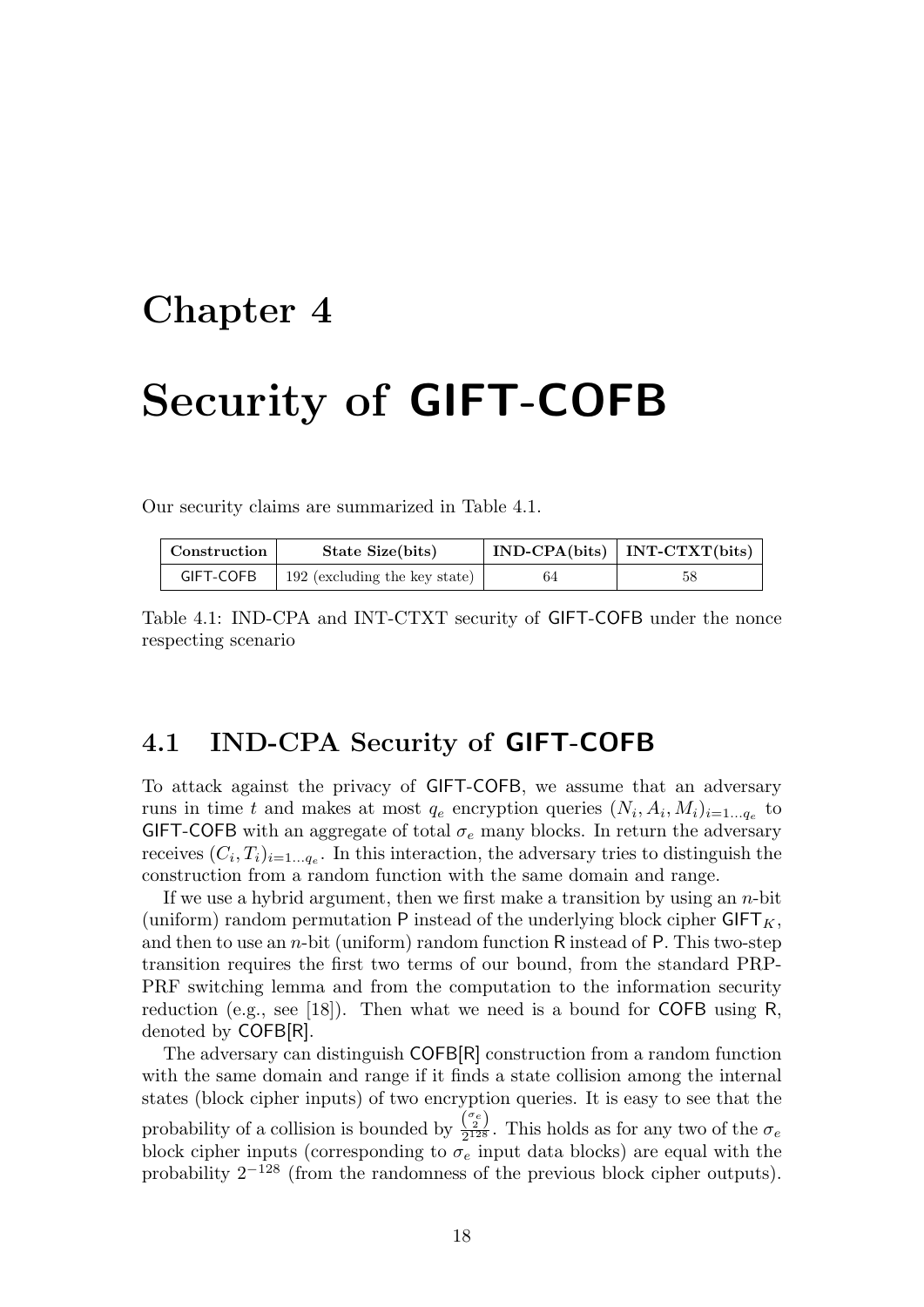Hence, the privacy or IND-CPA advantage of GIFT-COFB can be bounded by  $\mathbf{Adv}_{\mathrm{GIFT}}^{\mathrm{prp}}(q_e,t)+\frac{\binom{q_e}{2}}{2^{128}}$  $\frac{\binom{q_e}{2}}{2^{128}}+\frac{\binom{\sigma_e}{2}}{2^{128}}$  $\frac{(2)}{2^{128}}$ .

### 4.2 IND-CTXT Security of GIFT-COFB

On the other hand, to attack against the integrity of GIFT-COFB, assume that an adversary makes at most  $q_e$  encryption queries  $(N_i, A_i, M_i)_{i=1...q_e}$  to COFB- $\mathcal{E}_K$ with an aggregate of total  $\sigma_e$  many blocks. In return the adversary receives  $(C_i, T_i)_{i=1...q_e}$ . The adversary also tries to forge with  $q_f$  decryption queries  $(N_j^*, A_j^*, C_j^*, T_j^*)_{j=1...q_f}$  with a total number of  $\sigma_f$  blocks to COFB –  $\mathcal{D}_K$  and receives  $\vec{M}_j^*$  or  $\perp$ . Let  $q = q_e + q_f + \sigma_e + \sigma_f$ . The trivial solution for forging is to guess the tag which can be bounded by  $\frac{q_f}{2^{128}}$  (One of the  $q_f$  forged tags is valid).

A bad case B1 occurs if an adversary can obtain an intermediate block cipher input state collision between an encryption query and a decryption query or between two decryption queries. The probability of this event is bounded by  $(q_e+\sigma_e+2\sigma_f)\sigma_f$  $\frac{e+2\sigma_f\sigma_f}{2^{128}}+\frac{64q_f}{2^{64}}$  $\frac{34q_f}{2^{64}}$  (Actually the last term is  $\frac{0.5nq_f}{2^{64}}$  and here  $n = 128$ ).

To bound the probability of B1, we assume the following bad events do not hold. The bad events are as follows.

- **B2**: Multicollision of size more than  $n/2$  (with  $n = 128$ ) on the right half of the intermediate block cipher inputs for the encryption queries do not occur. This event is bounded by a negligible probability  $\frac{2\sigma_e}{2^{64}}$ .
- **B3**: Let  $X_i[j]$  be the  $j<sup>th</sup>$  block cipher input in the  $i<sup>th</sup>$  encryption query and  $X_i^*[j]$  be the  $j^{th}$  block cipher input in the  $i^{th}$  decryption query. For each of the decryption queries, after the prefix  $p_i$  (defined in footnote<sup>1</sup>), we define the following event B3 as

 $X_i^*[p_i + 1] = N_j$  and  $X_i^*[p_i + 2] = X_{i'}[j'],$  for some  $i, j, i', j'.$ 

This event is bounded by a negligible probability  $\frac{q_f}{2^{64}} + \frac{q_f(q_e-1)}{2^{128}}$  $\frac{(q_e-1)}{2^{128}}$ .

The part  $\frac{(q_e+\sigma_e+2\sigma_f)\sigma_f}{2^{128}}$  in **B1** occurs for block cipher input state collision between an encryption and an decryption query or between two decryption queries. Here, the number of such bad pairs is bounded by  $(q_e + \sigma_e + 2\sigma_f)\sigma_f$ .

The part  $\frac{64q_f}{2^{64}}$  in **B1** occurs for block cipher input state collision between an encryption query and a decryption query. The probability bound comes from the fact that for the  $i^{th}$  decryption query, the  $(p_i + 1)^{st}$  block cipher input is fresh with high probability due to fact that **B2**, **B3** do not hold. The  $(p_i + 1)^{st}$ 

<sup>&</sup>lt;sup>1</sup>A prefix for a decryption query is defined as the common prefix blocks between the decryption query input string and an encryption query output string. The length of the common prefix for the  $i<sup>th</sup>$  decryption query is denoted as  $p<sub>i</sub>$ . Note that, if the decryption query uses a fresh nonce, then the decryption query input string does not share any common prefix with any of the encryption query output strings and we set  $p_i = -1$ .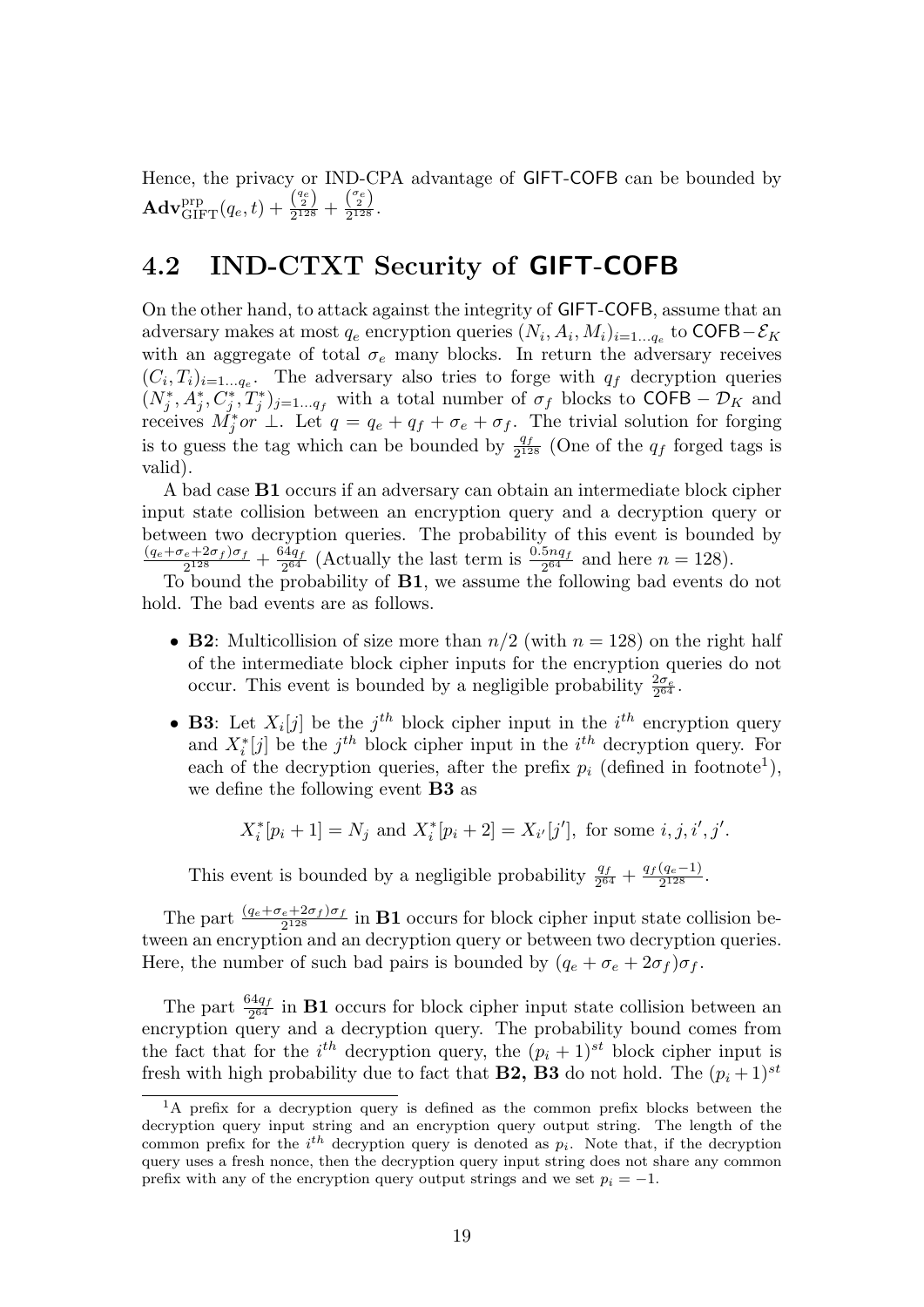block cipher input is not fresh with probability bounded by  $\frac{64}{2^{64}}$ . It comes from the fact that no multi-collision of size more than 64 occurs.

Forging event should imply one of the bad events. Hence the INT-CTXT advantage of GIFT-COFB is bounded by

$$
\frac{q_f}{2^{128}} + \frac{2\sigma_e}{2^{64}} + \frac{q_f}{2^{64}} + \frac{q_f(q_e - 1)}{2^{128}} + \frac{(q_e + \sigma_e + 2\sigma_f)\sigma_f}{2^{128}} + \frac{64q_f}{2^{64}}
$$

$$
= \frac{3\sigma_e + q_f}{2^{64}} + \frac{(q_e + \sigma_e + 2\sigma_f)\sigma_f + q_f + (q_e - 1)q_f}{2^{128}} + \frac{64q_f}{2^{64}}.
$$

### 4.3 Security Analysis of GIFT (Extract)

The security analysis of GIFT-128 is provided in Section 4 of [[3](#page-0-0)]. Here we highlight several important features.

- Differential cryptanalysis. Zhu et al. applied the mixed-integer-linear-programming based differential characteristic search method for GIFT-128 and found an 18-round differential characteristic with probability  $2^{-109}$  [[14](#page-0-0)], which was further extended to a 23-round key recovery attack with complexity  $(Data, Time, Memory) = (2^{120}, 2^{120}, 2^{80})$ . We expect that full (40) rounds are secure against differential cryptanalysis.
- Linear cryptanalysis. GIFT-128 has a 9-round linear hull effect of  $2^{-45.99}$ , which means that we would need around 27 rounds to achieve correlation potentially lower than  $2^{-128}$ . Therefore, we expect that 40-round GIFT-128 is enough to resist against linear cryptanalysis.
- Integral attacks. The lightweight 4-bit S-box in GIFT may allow efficient integral attacks. The bit-based division property is evaluated against GIFT-128 by the designers, which detected a 11-round integral distinguisher.
- Meet-in-the-middle attacks. Meet-in-the-middle attack exploits the property that a part of key does not appear during a certain number of rounds. The designers and the follow-up work by Sasaki [[13](#page-0-0)] showed the attack against 15-rounds of GIFT-64 and mentioned the difficulty of applying it to GIFT-128 because of the larger ratio of the number of subkey bits to the entire key bits per round; each round uses 32 bits and 64 bits of keys per round in GIFT-64 and GIFT-128, respectively, while the entire key size is 128 bits for both.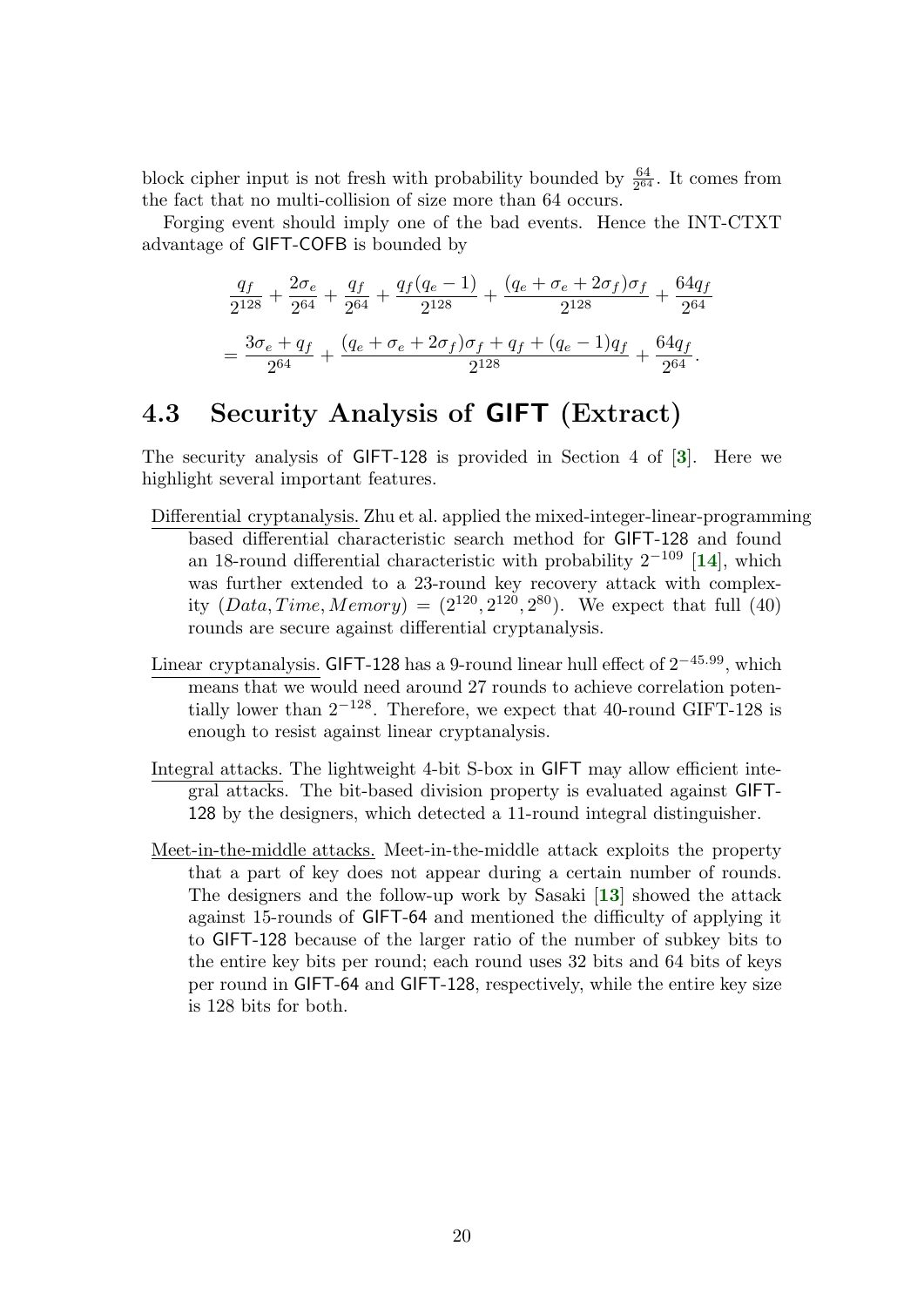# Design Rationale

### 5.1 AEAD Scheme: GIFT-COFB

COFB is a block cipher based authenticated encryption mode that uses GIFT-128 as the underlying block cipher and GIFT-COFB can be viewed as an efficient integration of the COFB and GIFT-128. GIFT-128 maintains an 128-bit state and 128-bit key. To be precise, GIFT is a family of block ciphers parametrized by the state size and the key size and all the members of this family are lightweight and can be efficiently deployed on lightweight applications. COFB mode on the other hand, computes of "COmbined FeedBack" (of block cipher output and data block) to uplift the security level. This actually helps us to design a mode with low state size and eventually to have a low state implementation. This technique actually resist the attacker to control the input block and next block cipher input simultaneously. Overall, a combination of GIFT and COFB can be considered to be one of the most efficient lightweight, low state block cipher based AEAD construction.

### 5.2 Block Cipher Primitive: GIFT-128

GIFT is considered to be one of the lightest design existing in the literature. It is denoted as "Small PRESENT" as the design rationale of GIFT follows that of PRESENT [[4](#page-0-0)]. However, GIFT has got rid of several well known weaknesses existing in PRESENT with regards to linear cryptanalysis. Overall GIFT promises much increased efficiency (both lighter and faster) over PRESENT. GIFT is a very simple design that outperforms even SIMON and SKINNY for round based implementations. It consists of very simple operations such that the total hardware footprint is almost consumed by the underlying and the cipher storage. The design is somewhat "optimal" as a weaker S-box (than GIFT S-box) would lead to a weaker design. The linear layer is completely free for a round-based implementation in hardware (consisting of simply bit-wiring) and the constants are generated thanks to a very lightweight LFSR. The key schedule is also very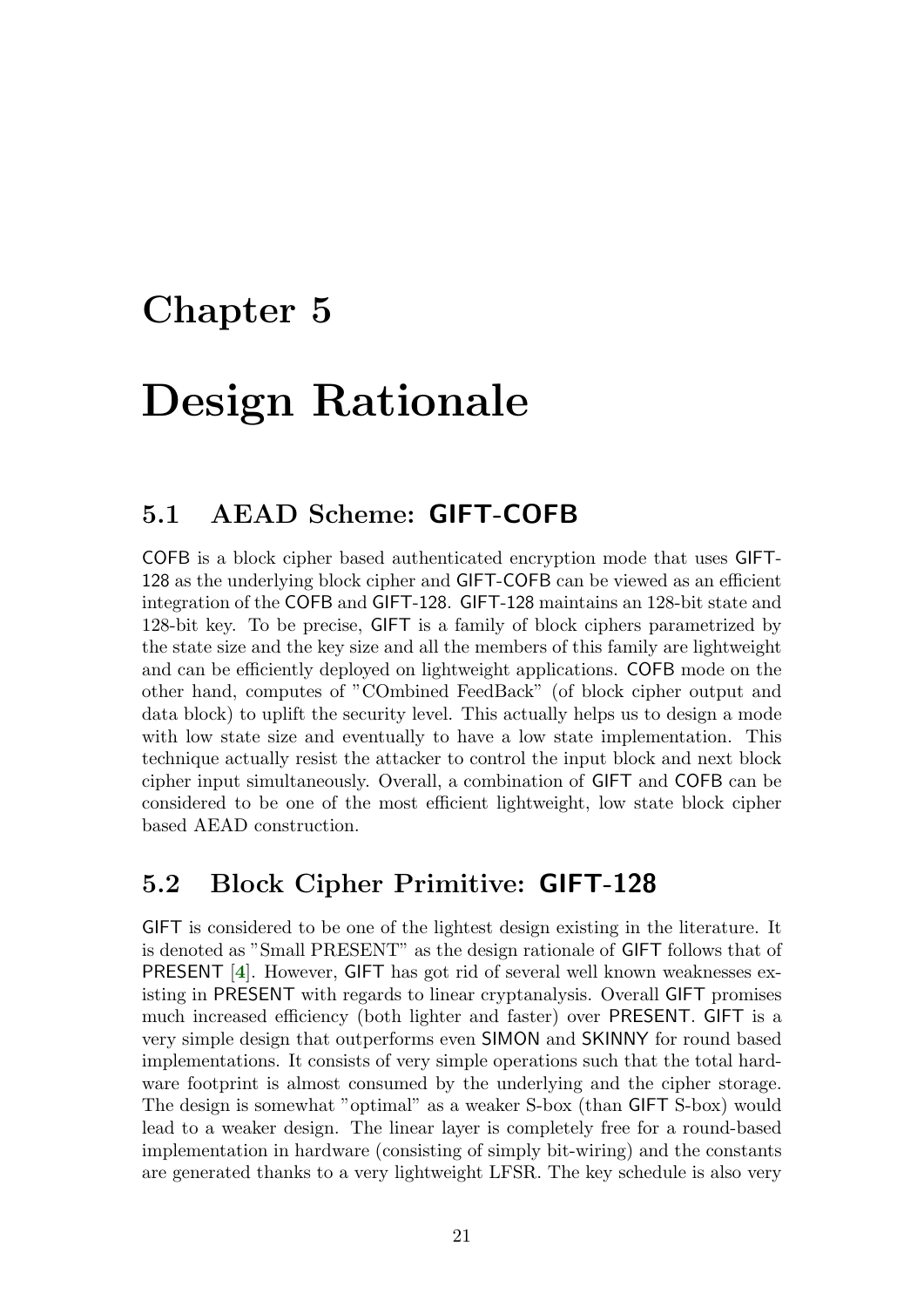light, simply consisting of shifts. The presented security analysis details and hardware implementation results also support the claims made by the designers.

Although there is almost no impact on hardware implementation, there are several motivations for using bitslice implementation (non-LUT based) instead of LUT based implementation of GIFT-128 when we consider software implementation. Here, we will state the 3 most obvious benefits relating to its 3 steps in a round function.

Firstly for the non-linear layer, for LUT based implementation, we can consider updating 2 GIFT S-boxes (1 byte) in a single memory call with a reasonable 256 entries LUT. This would require 16 lookups and it takes approximately 16 to 64 cycles to do all S-boxes in a round, assuming a few cycles to access the RAM. Using bitslice implementation, it requires just 11 basic operations (or 10 with XNOR operation) to compute all the S-boxes in parallel. And more importantly, using bitslice implementation has the nice feature that it doesn't need any RAM and that it is constant time, mitigating potential timing attacks.

Secondly for the linear layer, while it is basically free on hardware, for software implementation it is extremely slow and complex to implement. This effect can be reduced by doing several blocks in parallel using none other than bitslice implementation. Even for a single block encryption, bitslice implementation is still more efficient that LUT based implementation because of the way the bits are packed.

Third and lastly the key addition, for LUT based implementation, the subkeys need to be XORed to bit positions that are 3 bits apart, making the key addition tedious and non-trivial. An option is to precompute the subkeys, but even so the key addition would require several XOR operations to update the 128-bit state. Using bitslice, the bits that were once 3 bits apart are now packed together in 32-bit words, making the key addition as simple as just 2 XOR operations.

### 5.3 Authenticated Encryption Mode: COFB

COFB is a lightweight AEAD mode. The mode presented in this write up differs slightly with the original proposal. They are as follows.

- We change the nonce to be 128 bit.
- We change the feedback (more precisely the  $G$  matrix) to make it more hardware efficient.
- We now deal with empty data. We change the mask update function for the purpose.
- We change the padding for the associated data. To be precise, if the associated data is empty, then padding the associated data will yield the constant block  $10^{n-1}$  (*n*: block cipher state size).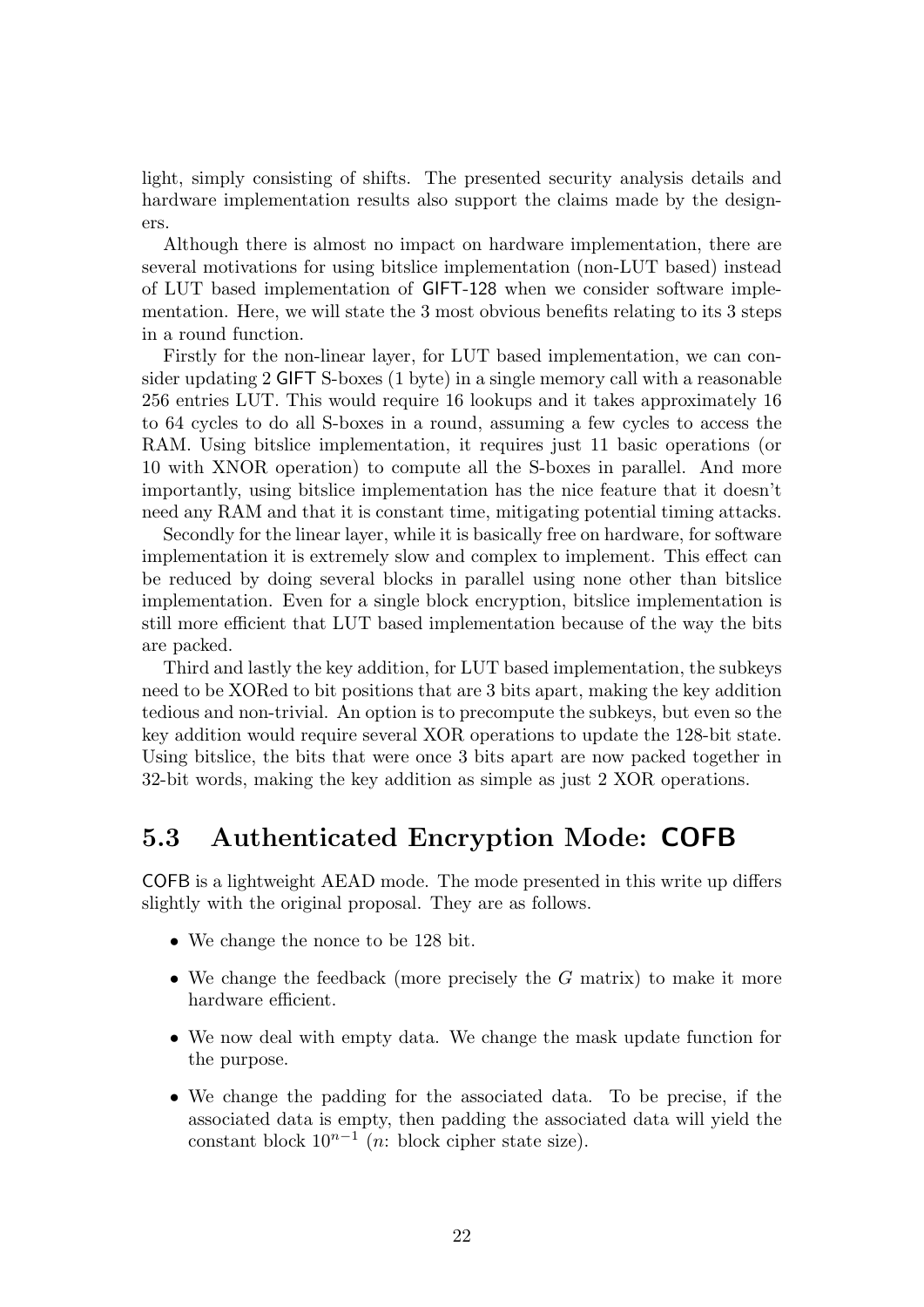We observed that, the updates make the design more lightweight and more efficient to deal with short data inputs. However, this updates does not have impact on the security of the mode (only a nominal 1-bit security degradation).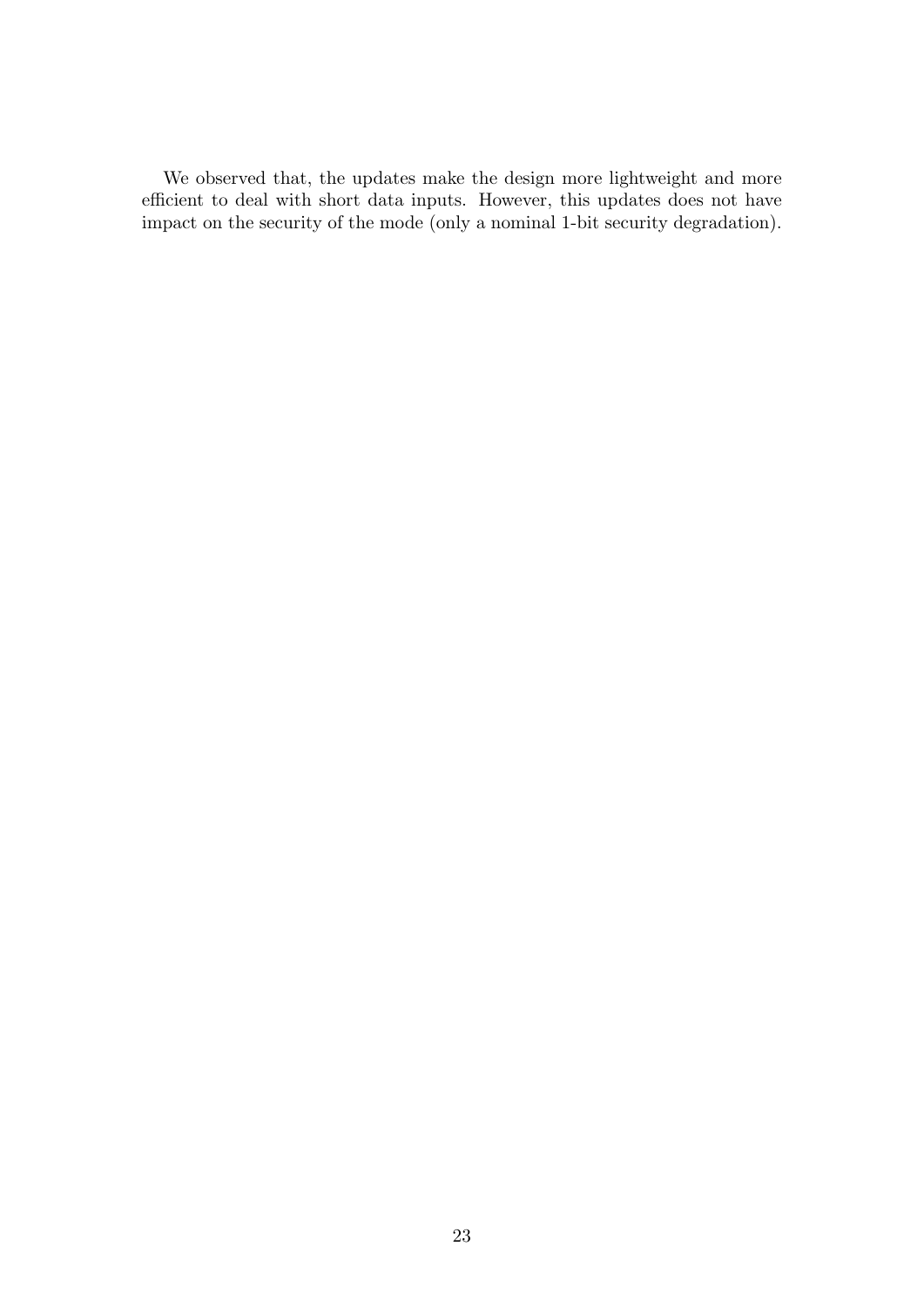# Acknowledgments

Subhadeep Banik is supported by the Ambizione grant PZ00P2 179921, awarded by the Swiss National Science Foundation. Thomas Peyrin is supported by the Temasek Labs grant (DSOCL16194).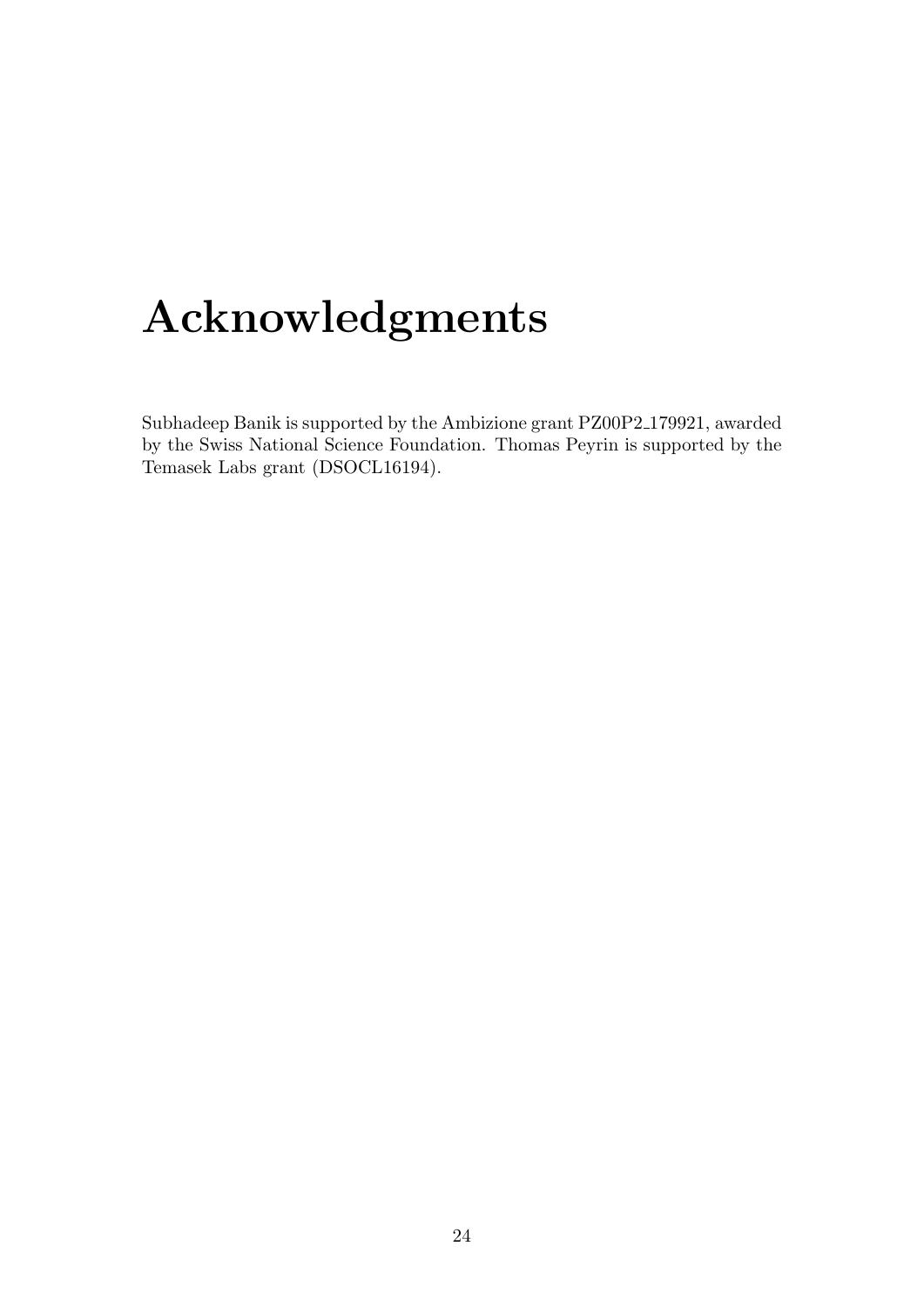# Bibliography

- [1] Recommendation for Block Cipher Modes of Operation: The CMAC Mode for Authentication. NIST Special Publication 800-38B, 2005. National Institute of Standards and Technology.
- [2] Subhadeep Banik, Sumit Kumar Pandey, Thomas Peyrin, Yu Sasaki, Siang Meng Sim, and Yosuke Todo. GIFT: A small present - towards reaching the limit of lightweight encryption. In Cryptographic Hardware and Embedded Systems - CHES 2017 - 19th International Conference, Taipei, Taiwan, September 25-28, 2017, Proceedings, pages 321–345, 2017.
- [3] Subhadeep Banik, Sumit Kumar Pandey, Thomas Peyrin, Siang Meng Sim, Yosuke Todo, and Yu Sasaki. Gift: A small present. Cryptology ePrint Archive, Report 2017/622, 2017. https://eprint.iacr.org/2017/622.
- [4] Andrey Bogdanov, Lars R. Knudsen, Gregor Leander, Christof Paar, Axel Poschmann, Matthew J. B. Robshaw, Yannick Seurin, and C. Vikkelsoe. PRESENT: An Ultra-Lightweight Block Cipher. In CHES 2007, pages 450–466, 2007.
- [5] Avik Chakraborti, Tetsu Iwata, Kazuhiko Minematsu, and Mridul Nandi. Blockcipher-based authenticated encryption: How small can we go? In Cryptographic Hardware and Embedded Systems - CHES 2017 - 19th International Conference, Taipei, Taiwan, September 25-28, 2017, Proceedings, pages 277–298, 2017.
- [6] Naina Gupta, Arpan Jati, Anupam Chattopadhyay, Somitra Kumar Sanadhya, and Donghoon Chang. Threshold implementations of GIFT: A tradeoff analysis. IACR Cryptology ePrint Archive, 2017:1040, 2017.
- [7] Sebastian Kutzner, Phuong Ha Nguyen, Axel Poschmann, and Huaxiong Wang. On 3-share threshold implementations for 4-bit s-boxes. In Constructive Side-Channel Analysis and Secure Design - 4th International Workshop, COSADE 2013, Paris, France, March 6-8, 2013, Revised Selected Papers, pages 99–113, 2013.
- [8] Carlos Andres Lara-Nino, Arturo Diaz-Perez, and Miguel Morales-Sandoval. Fpga-based assessment of midori and gift lightweight block ciphers. In Information and Communications Security - 20th International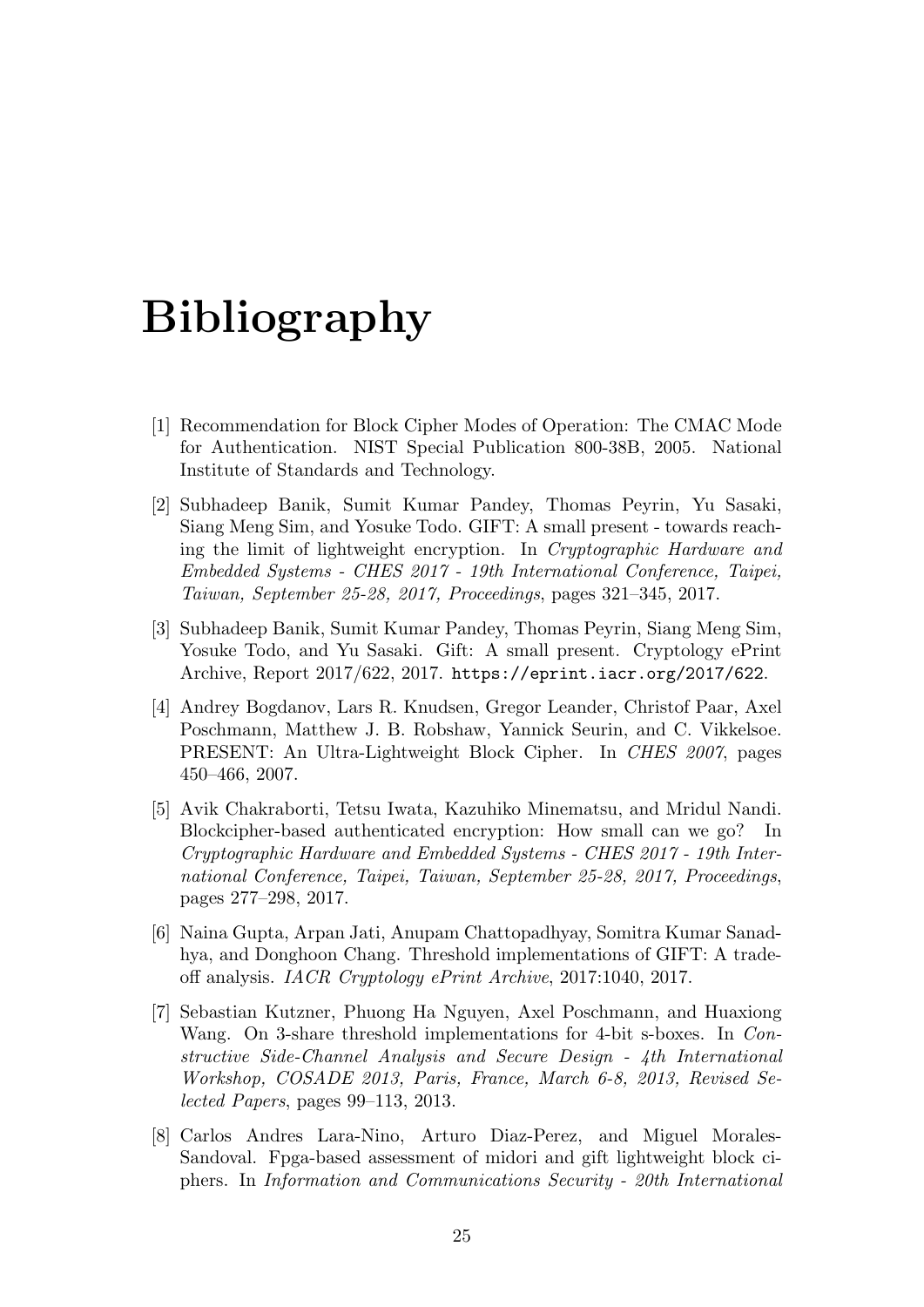Conference, ICICS 2018, Lille, France, October 29-31, 2018, Proceedings, pages 745–755, 2018.

- [9] NIST. Lightweight cryptography project, 2019.
- [10] Axel Poschmann, Amir Moradi, Khoongming Khoo, Chu-Wee Lim, Huaxiong Wang, and San Ling. Side-channel resistant crypto for less than 2, 300 GE. J. Cryptology, 24(2):322–345, 2011.
- [11] Phillip Rogaway. Efficient instantiations of tweakable blockciphers and refinements to modes OCB and PMAC. In Advances in Cryptology - ASI-ACRYPT 2004, 10th International Conference on the Theory and Application of Cryptology and Information Security, Jeju Island, Korea, December 5-9, 2004, Proceedings, pages 16–31, 2004.
- [12] Carsten Rolfes, Axel Poschmann, Gregor Leander, and Christof Paar. Ultra-Lightweight Implementations for Smart Devices - Security for 1000 Gate Equivalents. In Gilles Grimaud and François-Xavier Standaert, editors, CARDIS, volume 5189 of Lecture Notes in Computer Science, pages 89–103. Springer, 2008.
- [13] Yu Sasaki. Integer linear programming for three-subset meet-in-the-middle attacks: Application to gift. In Atsuo Inomata and Kan Yasuda, editors, Advances in Information and Computer Security, pages 227–243, Cham, 2018. Springer International Publishing.
- [14] Baoyu Zhu, Xiaoyang Dong, and Hongbo Yu. Milp-based differential attack on round-reduced gift. Cryptology ePrint Archive, Report 2018/390, 2018. https://eprint.iacr.org/2018/390.